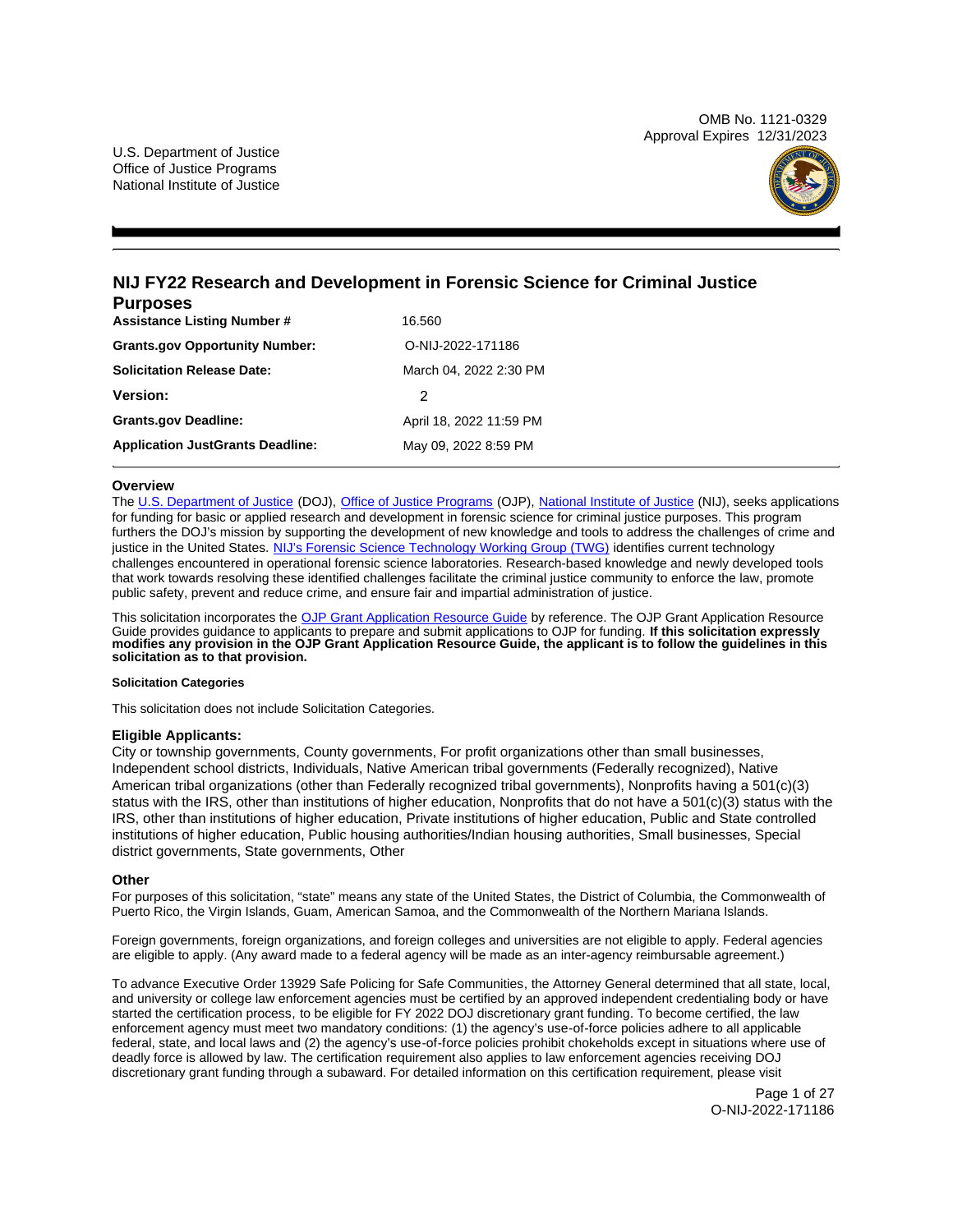<span id="page-1-0"></span>[https://cops.usdoj.gov/SafePolicingEO](https://cops.usdoj.gov/SafePolicingEO%20) to access the Standards for Certification on Safe Policing for Safe Communities, the Implementation Fact Sheet, and the List of Designated Independent Credentialing Bodies.

All recipients and subrecipients (including any for-profit organization) must forgo any profit or management fee.

NIJ will consider applications under which two or more entities would carry out the federal award; however, only one entity may be the applicant. Any others must be proposed as subrecipients (subgrantees). For additional information on subawards, see the [OJP Grant Application Resource Guide.](https://www.ojp.gov/funding/Apply/Resources/Grant-App-Resource-Guide.htm)

NIJ may elect to fund applications submitted under this FY 2022 solicitation in future fiscal years, dependent on, among other considerations, the merit of the applications and on the availability of appropriations.

# **Contact Information**

For technical assistance with submitting the Application for Federal Assistance standard form (SF)**-**424 and a Disclosure of Lobbying Activities form (SF-LLL) in [Grants.gov](https://Grants.gov), contact the [Grants.gov](https://Grants.gov) Customer Support Hotline at 800-518-4726, 606-545-5035, [Grants.gov Customer Support,](https://www.grants.gov/web/grants/support.html) or [support@grants.gov.](mailto:support@grants.gov) The [Grants.gov](https://Grants.gov) Support Hotline operates 24 hours a day, 7 days a week, except on federal holidays.

For technical assistance with submitting the full application in DOJ's Justice Grants System (JustGrants), contact the JustGrants Service Desk at 833-872-5175 or [JustGrants.Support@usdoj.gov.](mailto:JustGrants.Support@usdoj.gov) The JustGrants Service Desk operates 5 a.m. to 9 p.m. eastern time Monday-Friday and 9 a.m. to 5 p.m. Saturday, Sunday, and Federal holidays.

For assistance with any other requirements of this solicitation, contact the OJP Response Center by telephone at 800-851 3420 or TTY: 301-240-6310 (hearing impaired only), or by email at [grants@ncjrs.gov.](mailto:grants@ncjrs.gov) The OJP Response Center hours of operation are 10:00 a.m. to 6:00 p.m., eastern time Monday–Friday, and 10:00 a.m. to 8:00 p.m. on the solicitation closing date.

# **Submission Information**

Applications will be submitted to DOJ in two steps:

**Step 1:** Applicants must submit by the [Grants.gov](https://Grants.gov) deadline the required Application for Federal Assistance standard form (SF)-424 and a Disclosure of Lobbying Activities (SF-LLL) form when they register in [Grants.gov](https://Grants.gov) at [https://www.grants.gov/web/grants/register.html.](https://www.grants.gov/web/grants/register.html) To register in [Grants.gov](https://Grants.gov), applicants will need to obtain a Data Universal Numbering System (DUNS) and System for Award Management (SAM) registration or renewal.

Beginning April 4, 2022, the Federal government will cease using the Data Universal Numbering System (DUNS) number to uniquely identify entities. At that point, entities doing business with the Federal government will use a Unique Entity Identifier (UEI) created in SAM.gov. If your entity is currently registered in SAM.gov, your UEI has already been assigned and is viewable in SAM.gov. This includes inactive registrations. For additional information, see the [Unique Entity Identifier Update](https://www.gsa.gov/about-us/organization/federal-acquisition-service/office-of-systems-management/integrated-award-environment-iae/iae-systems-information-kit/unique-entity-identifier-update)  and the [OJP Grant Application Resource Guide.](https://www.ojp.gov/funding/apply/ojp-grant-application-resource-guide#unique-entity)

**Step 2:** Applicants must then submit the **full application,** including attachments, in JustGrants at [JustGrants.usdoj.gov.](https://justicegrants.usdoj.gov/) To be considered timely, the full application must be submitted in JustGrants by the JustGrants application deadline. OJP encourages applicants to review the "How to Apply" section in the [OJP Grant Application Resource Guide](https://www.ojp.gov/funding/apply/ojp-grant-application-resource-guide#apply) and the [JustGrants](https://justicegrants.usdoj.gov/news)  [website](https://justicegrants.usdoj.gov/news) for more information, resources, and training.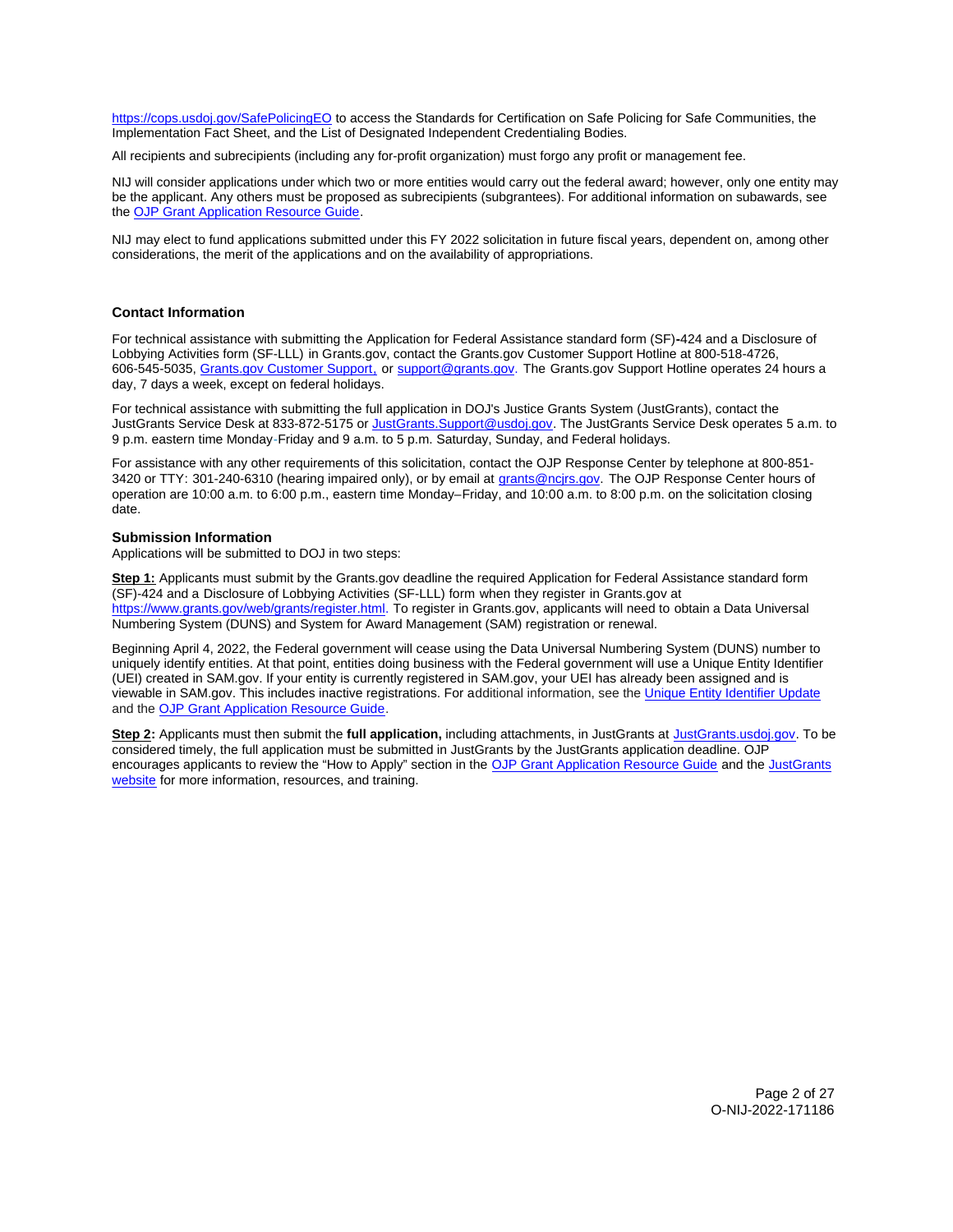# **Contents**

| Contact Information                                                                     | $\overline{2}$  |
|-----------------------------------------------------------------------------------------|-----------------|
| <b>Program Description</b>                                                              | 5               |
| Overview                                                                                | 5               |
| <b>Statutory Authority</b>                                                              | $\sqrt{5}$      |
| Specific Information                                                                    | $\sqrt{5}$      |
| Goals, Objectives, Deliverables, and Timeline                                           | 6               |
| Evidence-Based Programs or Practices                                                    | 8               |
| Information Regarding Potential Evaluation of Programs and Activities                   | 8               |
| Research and Development Priority Opportunities                                         | 9               |
| New Investigator Opportunities                                                          | 9               |
| Federal Award Information                                                               | 10              |
| Awards, Amounts and Durations                                                           | 10              |
| Availability of Funds                                                                   | 10              |
| <b>Types of Awards</b>                                                                  | 10              |
| Financial Management and System of Internal Controls                                    | 10              |
| <b>Budget Information</b>                                                               | 10              |
| Cost Sharing or Matching Requirement                                                    | 11              |
| Pre-agreement Costs (also known as Pre-award Costs)                                     | 11              |
| Limitation on Use of Award Funds for Employee Compensation: Waiver                      | 11              |
| Prior Approval, Planning, and Reporting of Conference/Meeting/Training Costs            | 11              |
| Costs Associated with Language Assistance (if applicable)                               | 11              |
| Anticipated Number of Awards                                                            | 11              |
| Maximum Dollar Amount for each Award                                                    | 11              |
| Anticipated Total Amount to be Awarded Under Solicitation                               | 12              |
| Period of Performance Duration                                                          | 12              |
| <b>Eligibility Information</b>                                                          | 12 <sup>2</sup> |
| Application and Submission Information                                                  | 12              |
| Information to Complete the Application for Federal Assistance (SF-424)                 | 12              |
| Standard Applicant Information (JustGrants 424 and General Agency Information)          | 12 <sup>2</sup> |
| Proposal Abstract                                                                       | 13              |
| <b>Proposal Narrative</b>                                                               | 13              |
| Goals, Objectives, Deliverables, and Timeline                                           | 17              |
| <b>Budget and Associated Documentation</b>                                              | 17              |
| Budget Worksheet and Budget Narrative (Web-based Form)                                  | 17              |
| Indirect Cost Rate Agreement (if applicable)                                            | 17              |
| Financial Management Questionnaire (including applicant disclosure of high-risk status) | 17              |
| Disclosure of Process Related to Executive Compensation                                 | 17              |
| <b>Additional Application Components</b>                                                | 17              |
| Curriculum Vitae or Resumes                                                             | 17              |
| <b>Tribal Authorizing Resolution</b>                                                    | 17              |
| <b>Timeline Form</b>                                                                    | 17              |
| Letters of Support                                                                      | 17              |
| Research and Evaluation Independence and Integrity Statement                            | 18              |
| Bibliography/reference                                                                  | 18              |
| Any tools/instruments, questionnaires, tables/chart/graphs, or maps                     | 18              |
| List of Individuals in the Application                                                  | 18              |
| Human Subjects Protection                                                               | 18              |
| <b>Privacy Certificate</b>                                                              | 18              |
| Request to Use Incentives or Stipends                                                   | 18              |
|                                                                                         | $Dao \circ f$   |

Page 3 of 27 O-NIJ-2022-171186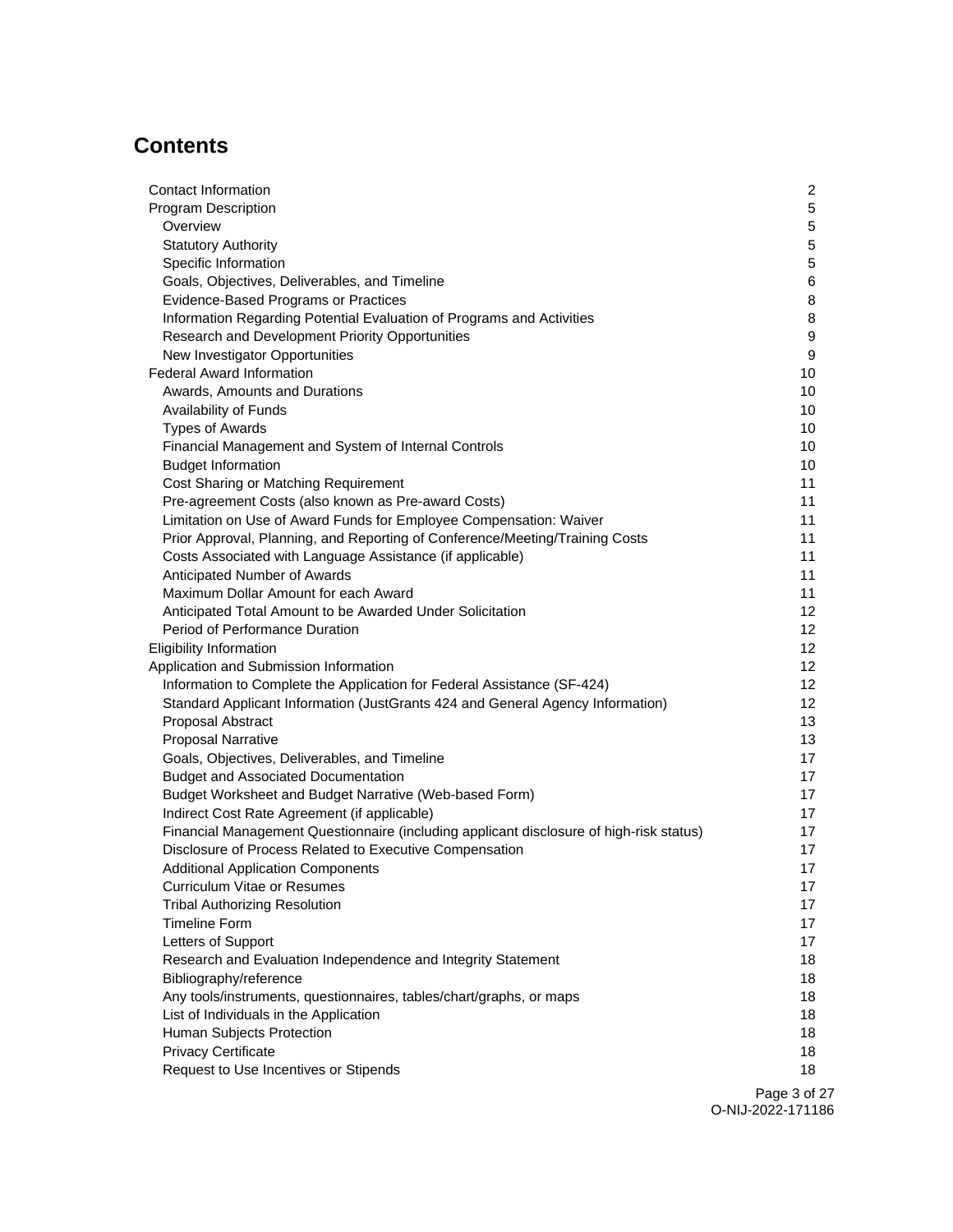| Data Archiving Plan                                                                                | 18 |
|----------------------------------------------------------------------------------------------------|----|
| Documentation of "New Investigator" Status, if applicable                                          | 19 |
| Multiple PI leadership plan                                                                        | 19 |
| Consortium/Contractual Arrangements                                                                | 19 |
| Potential Environmental Impact Coversheet and Checklist - National Environmental Policy Act (NEPA) |    |
|                                                                                                    | 19 |
| Disclosures and Assurances                                                                         | 19 |
| Disclosure of Lobbying Activities                                                                  | 19 |
| <b>DOJ Certified Standard Assurances</b>                                                           | 19 |
| Applicant Disclosure of Duplication in Cost Items                                                  | 20 |
| DOJ Certifications Regarding Lobbying; Debarment, Suspension and Other Responsibility Matters;     |    |
| and Drug-Free Workplace Requirements                                                               | 20 |
| Applicant Disclosure and Justification – DOJ High Risk Grantees (if applicable)                    | 20 |
| How to Apply                                                                                       | 20 |
| Submission Dates and Time                                                                          | 20 |
| <b>Experiencing Unforeseen Technical Issues</b>                                                    | 20 |
| Application Review Information                                                                     | 21 |
| <b>Review Criteria</b>                                                                             | 21 |
| <b>Review Process</b>                                                                              | 22 |
| <b>Federal Award Administration Information</b>                                                    | 23 |
| <b>Federal Award Notices</b>                                                                       | 23 |
| Administrative, National Policy, and Other Legal Requirements                                      | 23 |
| Information Technology (IT) Security Clauses                                                       | 23 |
| General Information about Post-Federal Award Reporting Requirements                                | 23 |
| Federal Awarding Agency Contact(s)                                                                 | 23 |
| Other Information                                                                                  | 23 |
| Freedom of Information and Privacy Act (5 U.S.C. 552 and 5 U.S.C. 552a)                            | 23 |
| Provide Feedback to OJP                                                                            | 23 |
| <b>Performance Measures</b>                                                                        | 24 |
| <b>Application Checklist</b>                                                                       | 24 |
| Endnotes                                                                                           | 26 |
|                                                                                                    |    |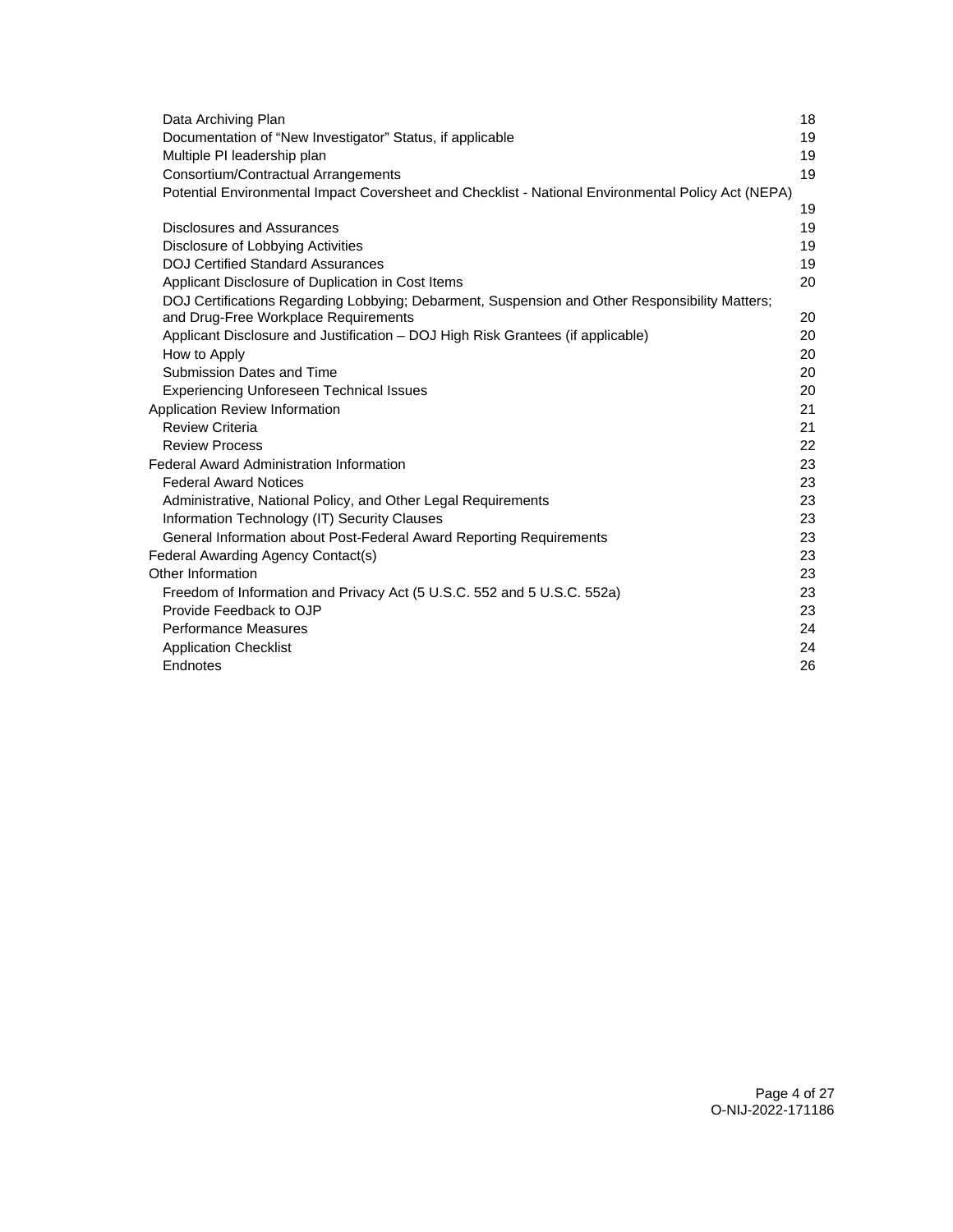# <span id="page-4-0"></span>**Program Description**

#### **Overview**

OJP is committed to advancing work that promotes civil rights and racial equity, increases access to justice, supports crime victims and individuals impacted by the justice system, strengthens community safety and protects the public from crime and evolving threats, and builds trust between law enforcement and the community.

With this solicitation, NIJ seeks proposals for rigorous basic or applied research and development projects. An NIJ forensic science research and development grant supports a discrete, specified, circumscribed project that will:

- 1. Increase the body of knowledge to guide and inform forensic science policy and practice; or
- 2. Lead to the production of useful material(s), device(s), system(s), or method(s) that have the potential for forensic application.

The intent of this program is to direct the findings of basic scientific research; foster research and development in broader scientific fields applicable to forensic science; and support ongoing forensic science research toward the development of highly-discriminating, accurate, reliable, cost-effective, and rapid methods for the identification, analysis, and interpretation of forensic evidence for criminal justice purposes. Projects should address the challenges and needs of the forensic science community, including but not limited to, the operational needs discussed at NIJ's FY 2020 Forensic Science Technology Working Group (TWG) meeting, which may be found on [NIJ.OJP.gov.](https://nij.ojp.gov/topics/articles/forensic-science-research-and-development-technology-working-group-operational) Additional research needs of the forensic science community can be found at the Organization of Scientific Area Committees [website.](https://www.nist.gov/topics/organization-scientific-area-committees-forensic-science) Although the goals and deliverables of proposed projects are not required to result in immediate solutions to the posted challenges and needs, proposals should, at a minimum, address the foundational work that will lead to eventual solutions.

Applications proposing research involving partnerships with criminal justice or other agencies should include a strong letter of support, signed by an appropriate decision-making authority from each proposed, partnering agency. A letter of support should include the partnering agency's acknowledgement that de-identified data derived from, provided to, or obtained through this project will be archived by the grant recipient in accordance with their data archiving plan (see Data Archiving Plan under "Application and Submission Information"). If selected for award, grantees will be expected to have a formal agreement in place with partnering agencies by January 1, 2023. That formal agreement must include a provision to meet the data archiving requirements of the award.

In the case of partnerships that will involve the use of federal award funds by multiple partnering agencies to carry out the proposed project, only one entity/partnering agency may be the applicant (as is the case with any application submitted in response to this solicitation); any others must be proposed as subrecipients.

# **Statutory Authority**

Any awards under this solicitation would be made under statutory authority provided by a full-year appropriations act for FY 2022. As of the writing of this solicitation, the Department of Justice is operating under a short-term "Continuing Resolution"; no full-year appropriation for the Department has been enacted for FY 2022.

### **Specific Information**

This solicitation seeks applications for funding to support basic or applied research and development forensic science projects. For the purposes of this solicitation, the following definitions apply:

- Forensic  $-$  Of, relating to, or used in legal proceedings or argumentation.[1]
- Science The observation, identification, description, experimental investigations, and theoretical explanation of natural phenomena.<sup>[2]</sup>
- Basic research A systematic study directed toward fuller knowledge or understanding of the fundamental aspects of phenomena and of observable facts without specific applications towards processes or products in mind. Basic research may include activities with broad applications in mind.[\[3\]](#page-25-0) For the purposes of this solicitation, foundational/basic research must include activities with broad application to forensic sciences related to the criminal justice system.
- Applied research A systematic study to gain knowledge or understanding necessary to determine the means by which a recognized and specific need may be met.[\[4\]](#page-25-0) For the purposes of this solicitation, the specific need(s) being met must relate to the improvement of forensic science services for criminal justice purposes.
- Development The systematic application of knowledge or understanding, directed toward the production of useful materials, devices, and systems or methods, including design, development, and improvement of prototypes and new processes to meet specific requirements.[\[5\]](#page-25-0) For the purposes of this solicitation, the development of forensic technologies and methods should assist in answering questions posed in criminal investigations or increase crime laboratory capacity to meet the demand for forensic science services.

Page 5 of 27 O-NIJ-2022-171186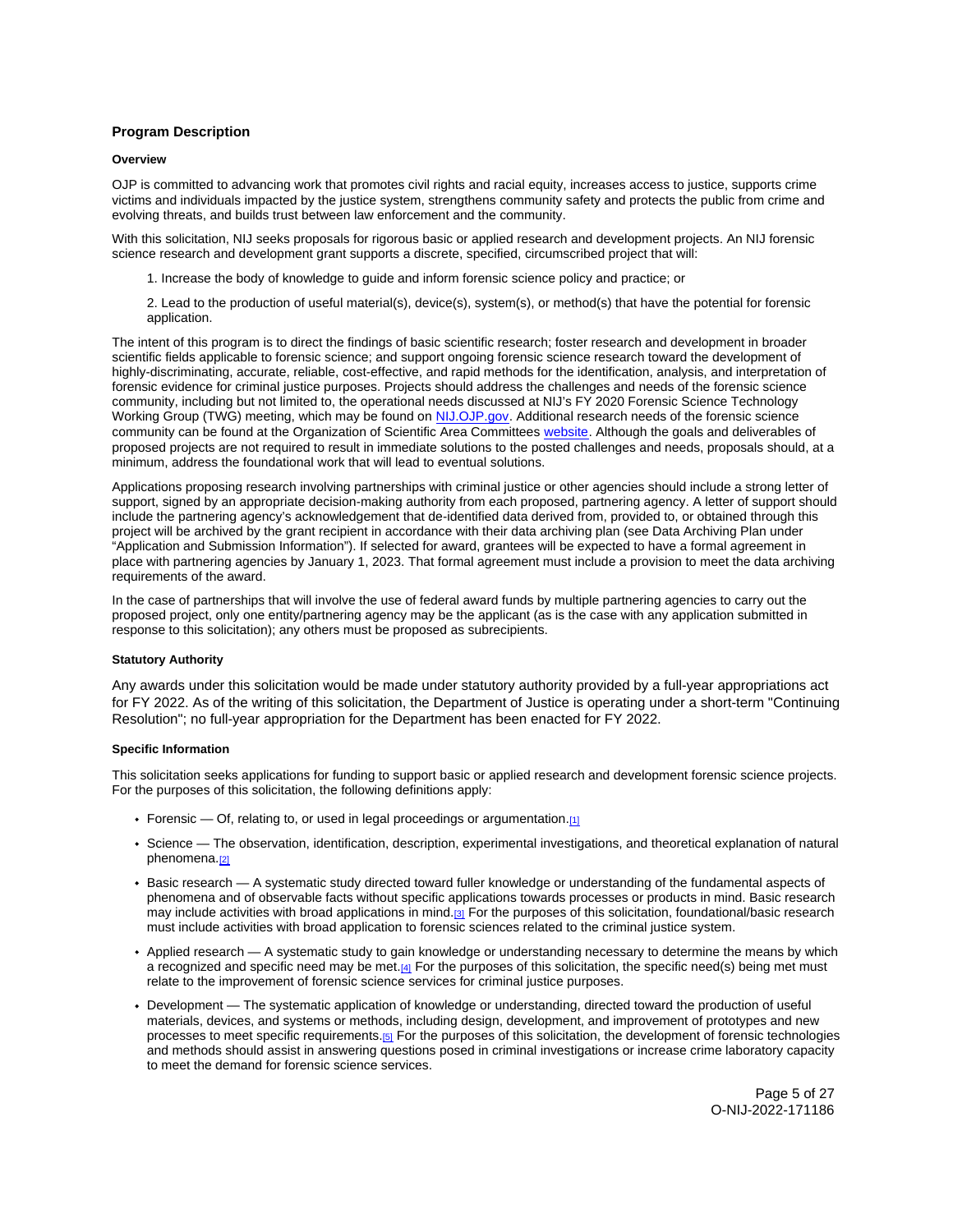<span id="page-5-0"></span>Funding priorities for this program are expected to align with the Department of Justice's mission. Proposed projects should address the current technology challenges encountered by forensic scientists by generating new knowledge or tools that will lead to better methods, move the state-of-the-art forward, or otherwise resolve identified issues so as to assist law enforcement, enhance public safety, prevent and reduce crime, and ensure the fair and impartial administration of justice. Although the goals and deliverables of proposed projects are not required to result in immediate solutions to the posted challenges and needs, proposals should, at a minimum, address the foundational work that will lead to eventual solutions.

Proposals are expected to identify the focus areas (e.g., forensic science discipline[s]) intended to benefit from the project. **The focus areas should be listed in the keywords on the title page**. Some examples are listed below. Where available, links have also been provided to sites containing additional information.

- DNA and forensic biology ([https://strbase-b.nist.gov/,](https://strbase-b.nist.gov/) [http://www.swgdam.org,](http://www.swgdam.org) [https://www.nist.gov/topics/organization](https://www.nist.gov/topics/organization-scientific-area-committees-forensic-science/biologydna-scientific-area-committee)[scientific-area-committees-forensic-science/biologydna-scientific-area-committee\)](https://www.nist.gov/topics/organization-scientific-area-committees-forensic-science/biologydna-scientific-area-committee).
- Forensic crime scene analysis [\(https://www.nist.gov/topics/forensic-science/crime-scenedeath-investigation-scientific](https://www.nist.gov/topics/forensic-science/crime-scenedeath-investigation-scientific-area-committee)[area-committee,](https://www.nist.gov/topics/forensic-science/crime-scenedeath-investigation-scientific-area-committee) [https://www.nist.gov/topics/organization-scientific-area-committees-forensic-science/crime-scene](https://www.nist.gov/topics/organization-scientific-area-committees-forensic-science/crime-scene-investigation)[investigation\)](https://www.nist.gov/topics/organization-scientific-area-committees-forensic-science/crime-scene-investigation).
- Forensic anthropology and forensic odontology (<https://www.nist.gov/topics/forensic-science/anthropology-subcommittee> , [https://www.nist.gov/topics/forensic-science/odontology-subcommittee\)](https://www.nist.gov/topics/forensic-science/odontology-subcommittee).
- Bloodstain pattern analysis [\(https://www.nist.gov/topics/forensic-science/bloodstain-pattern-analysis-subcommittee\)](https://www.nist.gov/topics/forensic-science/bloodstain-pattern-analysis-subcommittee).
- Seized drugs [\(http://www.swgdrug.org,](http://www.swgdrug.org) [https://www.nist.gov/topics/forensic-science/seized-drugs-subcommittee\)](https://www.nist.gov/topics/forensic-science/seized-drugs-subcommittee).
- Fire debris analysis and arson scene investigations [\(https://www.nist.gov/topics/forensic-science/fire-and-explosion](https://www.nist.gov/topics/forensic-science/fire-and-explosion-investigation-subcommittee)[investigation-subcommittee,](https://www.nist.gov/topics/forensic-science/fire-and-explosion-investigation-subcommittee) [https://www.nist.gov/topics/forensic-science/fire-debris-and-explosives-subcommittee\)](https://www.nist.gov/topics/forensic-science/fire-debris-and-explosives-subcommittee).
- Firearms and toolmark identification (<https://www.nist.gov/topics/forensic-science/firearms-and-toolmarks-subcommittee> ).
- Latent print ([https://www.nist.gov/topics/organization-scientific-area-committees-forensic-science/friction-ridge](https://www.nist.gov/topics/organization-scientific-area-committees-forensic-science/friction-ridge-subcommittee)[subcommittee\)](https://www.nist.gov/topics/organization-scientific-area-committees-forensic-science/friction-ridge-subcommittee).
- Shoeprint/tire tread examination ([https://www.nist.gov/topics/forensic-science/footwear-and-tire-subcommittee\)](https://www.nist.gov/topics/forensic-science/footwear-and-tire-subcommittee).
- Questioned documents [\(https://www.nist.gov/topics/forensic-science/forensic-document-examination-subcommittee\)](https://www.nist.gov/topics/forensic-science/forensic-document-examination-subcommittee).
- Trace evidence ([https://www.nist.gov/topics/forensic-science/sac-chemistryinstrumental-analysis,](https://www.nist.gov/topics/forensic-science/sac-chemistryinstrumental-analysis) [https://www.nist.gov/topics/forensic-science/materials-trace-subcommittee\)](https://www.nist.gov/topics/forensic-science/materials-trace-subcommittee).
- Forensic toxicology ([https://www.nist.gov/topics/forensic-science/toxicology-subcommittee\)](https://www.nist.gov/topics/forensic-science/toxicology-subcommittee).
- Medicolegal death investigations, including forensic pathology ([https://www.nist.gov/topics/forensic-science/crime](https://www.nist.gov/topics/forensic-science/crime-scenedeath-investigation-scientific-area-committee)[scenedeath-investigation-scientific-area-committee,](https://www.nist.gov/topics/forensic-science/crime-scenedeath-investigation-scientific-area-committee) [https://www.nist.gov/topics/forensic-science/medicolegal-death](https://www.nist.gov/topics/forensic-science/medicolegal-death-investigation-subcommittee)[investigation-subcommittee\)](https://www.nist.gov/topics/forensic-science/medicolegal-death-investigation-subcommittee).
- Digital/multimedia evidence ([https://www.swgde.org/,](https://www.swgde.org/) [https://www.nist.gov/topics/forensic-science/digitalmultimedia](https://www.nist.gov/topics/forensic-science/digitalmultimedia-scientific-area-committee)[scientific-area-committee\)](https://www.nist.gov/topics/forensic-science/digitalmultimedia-scientific-area-committee).
- Wildlife forensics ( [https://www.nist.gov/topics/organization-scientific-area-committees-forensic-science/wildlife-forensics-subcommittee\)](https://www.nist.gov/topics/organization-scientific-area-committees-forensic-science/wildlife-forensics-subcommittee).

Indicators of successful proposals may include relationships/collaborations with operational, accredited crime laboratories, and demonstrated abilities to produce scholarly products. See the next sections for more details.

# **Goals, Objectives, Deliverables, and Timeline**

#### **Goals**

Proposals should address at least one of the goals specified below. Proposed projects that address more than one goal should be separated into discrete phases that clearly identify the goal to be addressed by each phase (additional information regarding the phasing of proposals can be found in Federal Award Information). Proposed projects should include goals that speak to specific forensic science needs and challenges which, if resolved, will aid the criminal justice community to enforce the law, enhance public safety, prevent and reduce crime, and ensure fair and impartial administration of justice. Although some late-stage applied research and development projects may be able to propose tangible or direct solutions, early-stage research projects are not required to result in immediate solutions; however, these early-stage research projects should clearly explain how the proposed objectives, once achieved, will produce knowledge that contributes to eventual solutions.

**Foundational/Basic Research Goal:** Improve the understanding of the accuracy, reliability, and measurement validity

Page 6 of 27 O-NIJ-2022-171186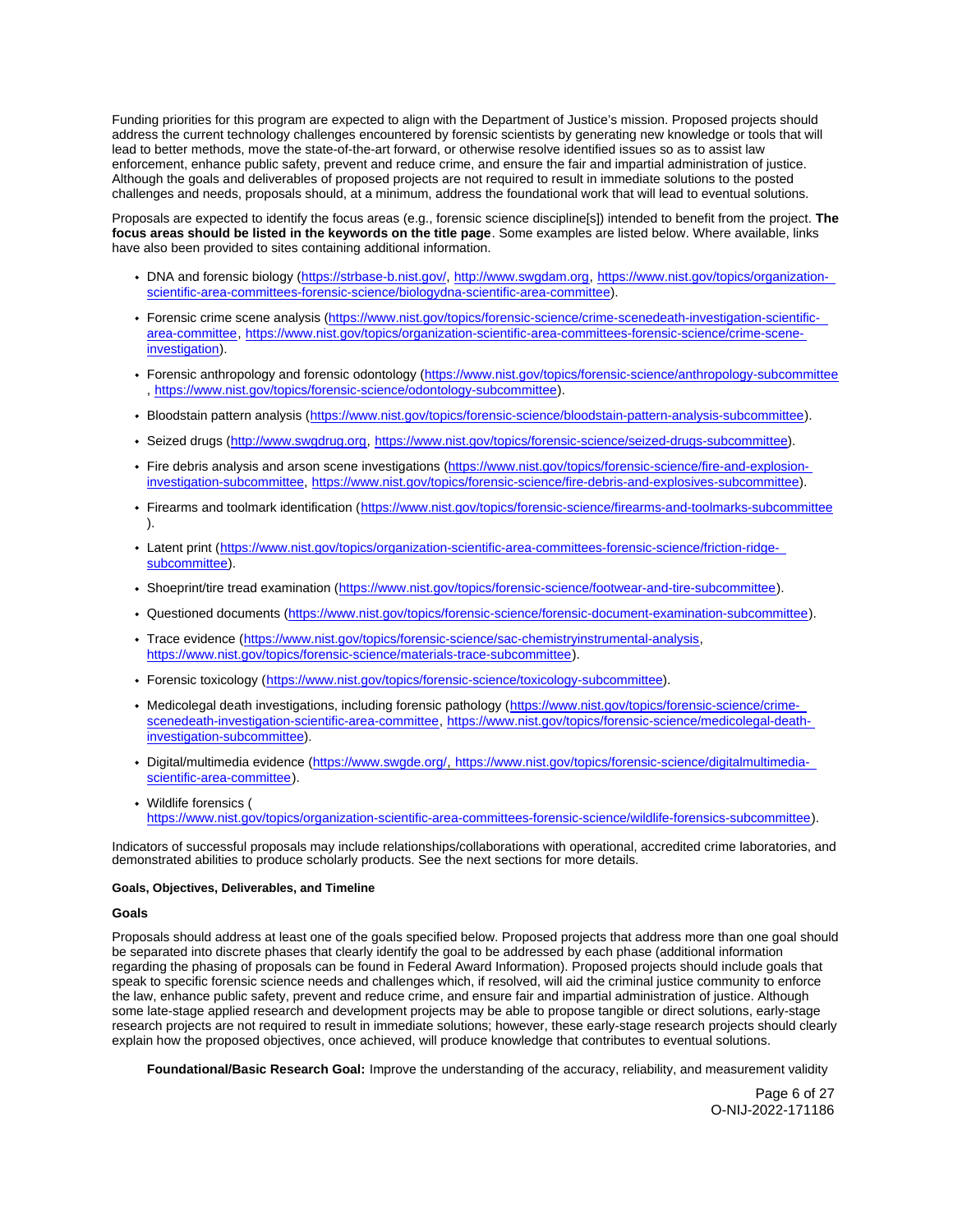of forensic science disciplines. Applicants may refer to Strengthening Forensic Science in the United States: A Path [Forward](https://www.ncjrs.gov/pdffiles1/nij/grants/228091.pdf) by the National Research Council of the National Academies Sciences, Engineering, and Medicine to review historical material relevant to this goal. If addressing this goal, projects should meet at least one of the following objectives:

- Conduct basic scientific research in the physical, life, and cognitive sciences that is designed to increase the knowledge underlying forensic science disciplines intended for use in the criminal justice system. For the purposes of this objective, basic research studies proposed must include activities with broad application to forensic sciences related to the criminal justice system. Proposals should describe the anticipated impact of the study on one or more forensic science disciplines.
- Perform studies that examine the degree of accuracy and reliability of methods used by forensic scientists to achieve a more complete understanding of the scientific basis of forensic evidence and the interpretation of that evidence. Studies may also examine various processes within forensic methods, from the initial acceptance and examination of evidence for its probative value and quality, to the final interpretation of forensic results, including assessment of error rate.
- Conduct foundational research studies designed to further the understanding of quantifiable measures of uncertainty in the conclusions of forensic analyses, regardless of the sources of uncertainty. Studies should seek to establish limits of reliability and accuracy that forensic methods can achieve with respect to varying conditions of forensic evidence.
- Develop new approaches to forensic analysis, including quantitation of analyses that are currently qualitative in nature (e.g., in the development of quantitative studies related to friction ridge analysis or other impression and pattern evidence).
- **Applied Research Goal:** Increase knowledge or understanding necessary to guide criminal justice policy and practice related to the forensic sciences. To achieve this goal, projects should meet at least one of the following objectives:
	- Perform applied research to increase knowledge of physical evidence and/or its behavior. Examples include, but are not limited to, the study of fluid transfer and fluid dynamics of certain biological fluids (e.g., blood) to increase understanding of patterns deposited at crime scenes; the examination of chemical properties of evidence for the purpose of identifying source materials; studies of the behavior of chemical compounds of forensic interest in biological systems; research to better understand aged, degraded, limited, damaged, inhibited, or otherwise compromised physical evidence (e.g., studies on the effect of environmental factors on physical evidence; studies to increase the overall understanding of the processes and mechanisms that result in the inability to obtain analytical results from evidence).
	- Perform evaluation studies of technologies that are expected to have application to forensic sciences in criminal justice settings. The purpose of an evaluation must be to test a new, modified, or previously untested technology to determine whether it is effective for forensic science application. Proposals for evaluation studies should systematically use scientific methods to measure efficiency, implementation, and utility of the technology being evaluated. The primary intent of a proposed evaluation study must be to generate new knowledge, or contribute to the knowledge in the forensic scientific literature. Furthermore, knowledge gained from an evaluation study should be applicable to sites other than the one(s) being evaluated. An evaluation study should result in a report suitable for publication and dissemination to guide criminal justice policy and/or practice related to the forensic sciences. The results of an evaluation study should contribute to **generalizable knowledge that can be applied beyond a particular program/geography, and can inform other researchers, practitioners, and/or policymakers**.
- **Development Goal:** Produce novel and useful materials, devices, systems, or methods that have the potential for forensic application for criminal justice purposes. For development projects, proposals should demonstrate potential for increased quality of result and/or decreased time/cost for forensic analyses as compared to current standard practices. In order to achieve this goal, projects should meet at least one of the following objectives:
	- Improve the "front end" of the forensic analysis processes. Examples include, but are not limited to, the development of improved methods for detection and identification of evidence at crime scenes; the development of improved screening methods to help assess the probative value of forensic evidence (i.e., onsite presumptive and/or confirmatory analysis of evidence); the development of improved means to remotely detect forensic evidence at a crime scene in order to overcome scene hazards and prevent evidence contamination; the development of nondestructive or minimally destructive methods for evidentiary sample identification and/or collection; the development of improved tools or methods for evidence preservation and/or storage.
	- Develop instrumental systems to improve analysis throughput and the reliability, reproducibility, selectivity, and/or sensitivity of current methods used in crime laboratories for forensic analysis.

Develop tools or methods that can separate the various components of a mixture. The separation method must be Page 7 of 27 O-NIJ-2022-171186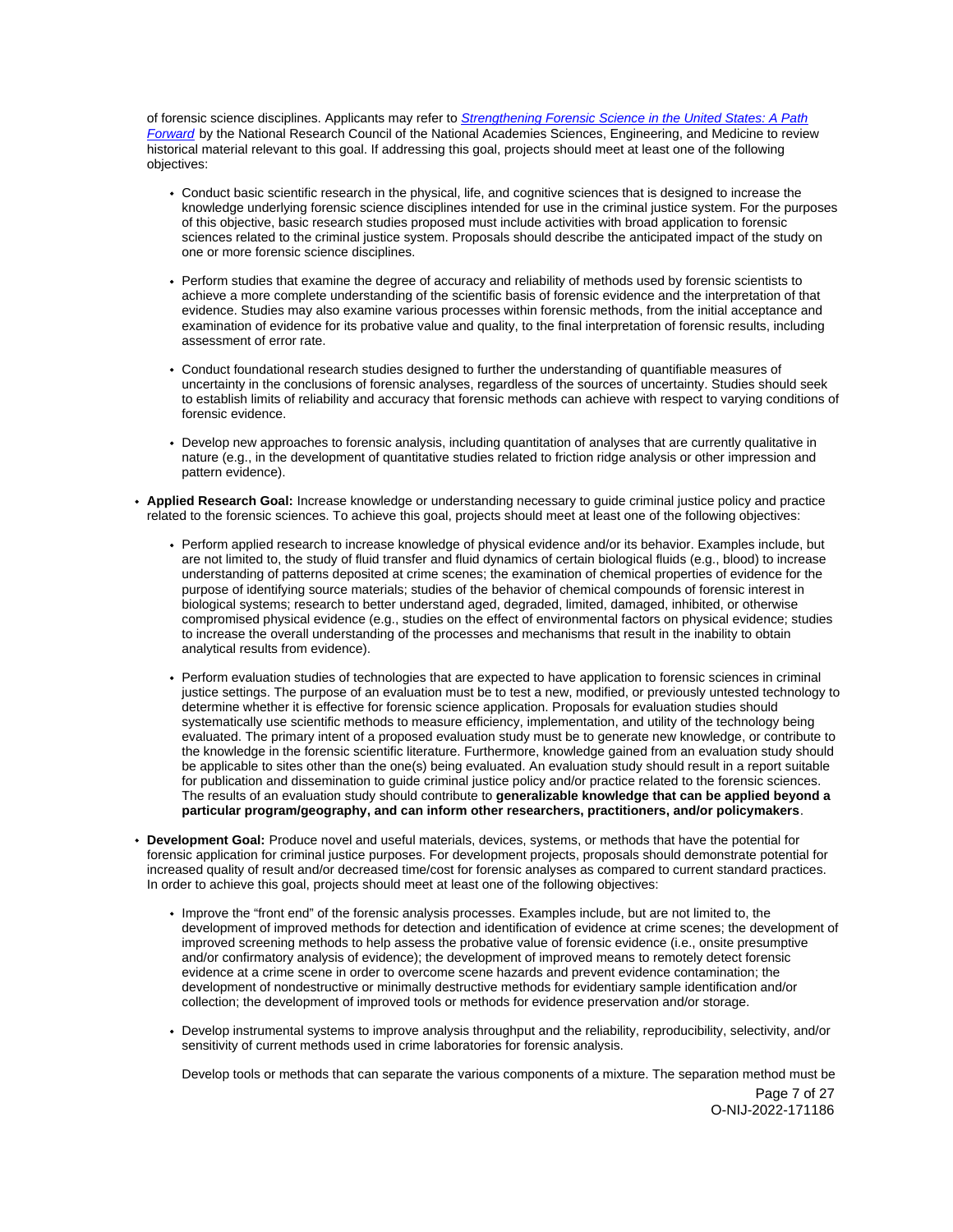<span id="page-7-0"></span>successful on typical forensic samples (limited in yield, etc.) and must not reduce the efficiency of downstream forensic methods. Examples of mixtures include, but are not limited to, cells from different sources (e.g., sperm cells from female epithelial cells, epithelial cells from different sources), products of DNA processes (e.g., polymerase chain reaction [PCR] products in mixtures from two or more individuals), and trace materials.

- Develop improved tools for examining aged, degraded, limited, damaged, inhibited, or otherwise compromised physical evidence. Examples include, but are not limited to, the development of tools to determine the condition of the evidence to assist crime laboratory analysts in selecting the appropriate analytical approach, the development of methods to repair damaged evidence (without compromising sample integrity) to increase the likelihood of obtaining an analytical result, improvements to the methods for detection and/or removal or remediation of substances that inhibit the success of analysis, or other methods that will maximize the success rate of the analysis of compromised evidence.
- Develop novel approaches to forensic science methods for analysis and interpretation. Examples include streamlined, portable, high-throughput, more informative, more sensitive, less susceptible to inhibition, and other novel methods for analysis of forensic evidence for criminal justice purposes.
- Develop novel approaches and/or enhance current approaches to interpret forensic data derived from physical evidence, including an assessment of the significance of association. This may include development of databases [\[6\]](#page-25-0) (comprehensive, searchable, easily accessible, secure databases for use in determining the statistical strength of analytical results obtained from evidence found at crime scenes), and/or analyses that provide quantitative measures and statistical evaluation of forensic evidence.

# **Deliverables**

Final Research Report. Any recipient of an award under this solicitation will be expected to submit a final research report. Additional information on the final research report requirement for the solicitation is posted on NIJ's [webpage.](https://nij.ojp.gov/funding/research-development-and-evaluation-grant-award-requirements#xp5fv)

Required Data Sets and Associated Files and Documentation. Any recipient of an award under this solicitation will be expected to submit all data sets in accordance with their data archiving plan (see Data Archiving Plan under "Application and Submission Information") that result in whole or in part from the work funded by the award, along with associated files and any documentation necessary for others to reproduce the project's findings.

In addition to these deliverables (and the required reports and data on performance measures), NIJ expects scholarly products to result from each award under this solicitation, taking the form of one or more published, peer-reviewed, scientific journal articles, and/or (if appropriate) book chapter(s) or book(s) in the academic press, technological prototypes, patented inventions, or similar scientific products. Awardees are encouraged to publish their research using open access options. Grant funds may be used for costs associated with open access publication. NIJ expects that there will be an equal effort to make the research findings accessible to practitioner and policymaker audiences.

Some projects may be chosen for technology evaluation or technology transition activities. More information, including examples of previous workshops and evaluations, can be found through the following link: [http://www.forensiccoe.org.](http://www.forensiccoe.org)

NIJ encourages researchers to seek guidance from, or partner with, crime laboratories. Such associations foster a greater understanding of the issues unique to the field of forensic science and may strengthen the scope of the proposed research plan. To assist researchers in identifying appropriate practitioner partners, NIJ has developed a site for crime laboratories to indicate their interest in participating in research. Interested laboratories are encouraged to visit <https://nij.ojp.gov/topics/forensics/connecting-researchers-forensic-laboratories>to provide their contact information.

Researchers who have developed methods and/or technologies that are ready for evaluation in forensic laboratory practice, including previous and current NIJ research grantees, are strongly encouraged to apply to NIJ's [Research and Evaluation in](https://nij.ojp.gov/funding/research-and-evaluation-publicly-funded-forensic-laboratories)  [Publicly Funded Forensic Laboratories](https://nij.ojp.gov/funding/research-and-evaluation-publicly-funded-forensic-laboratories) program.

Information on NIJ's forensic science research and development programs (including previously funded projects) can be found at: [https://nij.ojp.gov/topics/forensics.](https://nij.ojp.gov/topics/forensics)

The Goals, Objectives, and Deliverables are directly related to the performance measures that show the completed work's results, as discussed in the Application and Submission Information section.

# **Evidence-Based Programs or Practices**

OJP strongly encourages the use of data and evidence in policymaking and program development for criminal justice, juvenile justice, and crime victim services. For additional information and resources on evidence-based programs or practices, see the [OJP Grant Application Resource Guide.](https://www.ojp.gov/funding/apply/ojp-grant-application-resource-guide#evidence-based)

# **Information Regarding Potential Evaluation of Programs and Activities**

OJP may conduct or support an evaluation of the programs and activities funded under this solicitation. For additional

Page 8 of 27 O-NIJ-2022-171186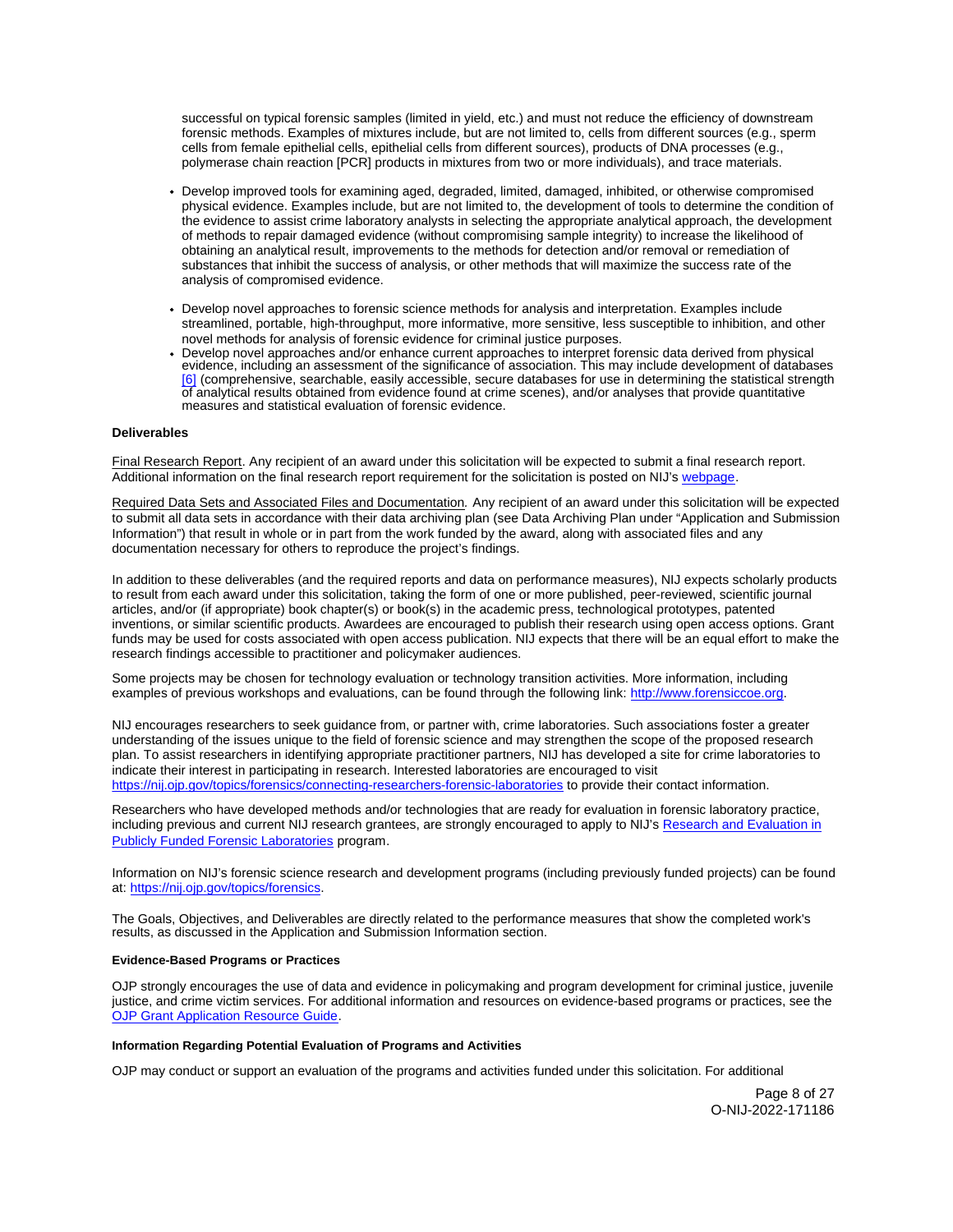<span id="page-8-0"></span>information, see the [OJP Grant Application Resource Guide](https://www.ojp.gov/funding/apply/ojp-grant-application-resource-guide#potential-evaluation) section entitled "Information Regarding Potential Evaluation of Programs and Activities."

# **Research and Development Priority Opportunities**

NIJ is interested in funding innovative research that aligns with administration R&D prioritie[s\[7\].](#page-25-0) Proposals that advance the following administrative priorities may be given special consideration in award decisions. **If submitting a research proposal that contributes to one of the following national priorities, the applicant should state this on the title page of the proposal.** 

- Catalyze Research and Innovation in Critical and Emerging Technologies: NIJ supports technologies that power the industries of the future, to include industries which support the forensic sciences that may: (1) increase the body of knowledge to guide and inform forensic science policy and practice; or (2) lead to the production of useful material(s), device(s), system(s), or method(s) that have the potential for forensic application.
	- [National Artificial Intelligence Initiative:](https://www.ai.gov/) "The mission of the National AI Initiative is to ensure continued U.S. leadership in AI research and development, lead the world in the development and use of trustworthy AI in the public and private sectors, and prepare the present and future U.S. workforce for the integration of AI systems across all sectors of the economy and society.["\[8\]](#page-25-0) NIJ is interested in funding proposals that employ AI in order to advance forensic science.
	- [National Nanotechnology Initiative](https://www.nano.gov/) (NNI): The NNI is a U.S. government research and development initiative to understand and control matter at the nanoscale, intended to revolutionize technology and industry to benefit society. "The vision of the NNI is a future in which the ability to understand and control matter at the nanoscale leads to a revolution in technology and industry that benefits society."[\[9\]](#page-26-0) NIJ is interested in funding proposals that employ nanotechnology to advance forensic science.
- STEM Education and Engagement: NIJ supports the improvement of technical training of future forensic scientists through science, technology, engineering, and math (STEM) training through hands-on laboratory and research experience. NIJ encourages applicants to include the employment of students in their research proposals. Furthermore, NIJ supports building capacity at institutions that serve high proportions of underrepresented or underserved groups. Applications submitted under this priority consideration area should include in their management plans how students will be recruited, what laboratory/research activities they will perform, what training/education they will receive through the research, how the project increases diversity and inclusion in STEM, and how their post-graduation/project activities will be tracked and reported to NIJ[.\[10\]](#page-26-0)
- Facilitate Multisector Partnerships and Technology Transfer: The R&D enterprise requires a strong foundation of academic, industry, and government collaboration. NIJ may give priority consideration to research proposals that incorporate innovative partnership models involving other research agencies; state, local and Federal government; the private sector; and/or academia. Applicant agencies should engage in collaborations to help align basic research with forensic laboratory needs (See [NIJ's Forensic Science Technology Working Group \(TWG\)](https://nij.ojp.gov/topics/articles/forensic-science-research-and-development-technology-working-group-operational). Projects funded under this solicitation may be chosen for technology transfer activities. More information can be found at [http://www.forensiccoe.org.](http://www.forensiccoe.org)

# **New Investigator Opportunities**

NIJ is interested in funding new investigators engaging in forensic science research. Proposals whose principal investigator and all co-investigator(s) are defined as "new investigators" may, in appropriate circumstances, be given special consideration in award decisions.

To be considered a "new investigator" for the purposes of this solicitation, one of the two criteria below must be demonstrated. **If submitting a proposal as a "new investigator", the applicant should identify the principal investigator and any coinvestigators as "new investigator" on the title page of the proposal.** 

- The investigator must have received no earlier than April 1, 2018 an initial appointment in the United States to a full-time junior faculty position<sub>[\[11\]](#page-26-0)</sub> at a university or to an equivalent full-time staff scientist position in a research institution; hold such a full-time appointment at the time of application submission; and must never have received NIJ funding for a research project — other than a Graduate Research Fellowship program grant; or
- The investigator must be an established researcher who has not successfully competed for NIJ funding as a principal investigator or co-principal investigator in the past 10 years. The investigator must hold a full-time appointment in the United States to a faculty position at a university or an equivalent position as a full-time staff scientist at a research institution at the time of application.

Page 9 of 27 O-NIJ-2022-171186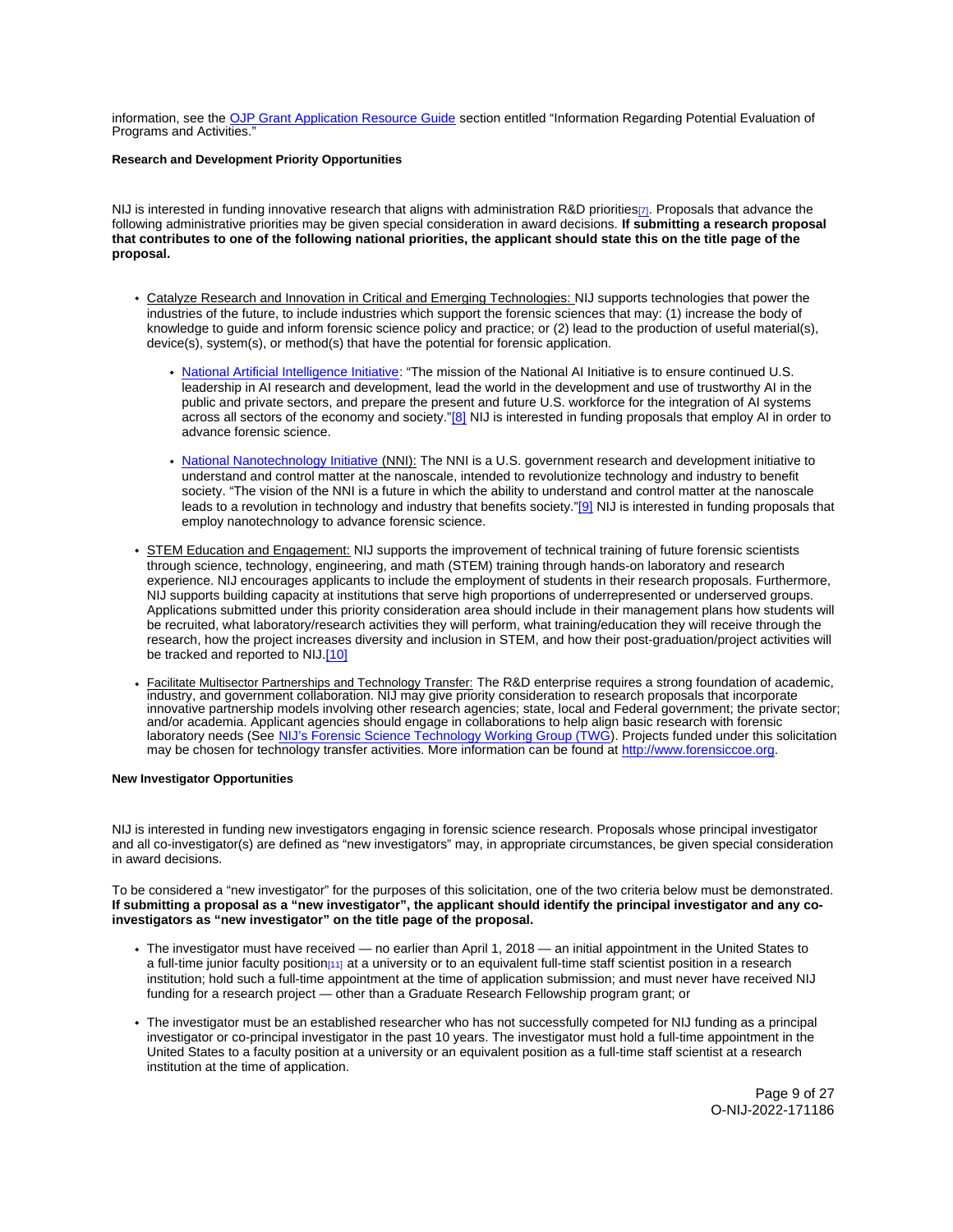<span id="page-9-0"></span>In the case of a grant application that involves more than one investigator, **all co-investigators must meet the definition of "new investigator" in order for the application to be considered as a "new investigator" application.** 

# **Federal Award Information**

### **Solicitation Categories**

This solicitation does not include Solicitation Categories.

# **Awards, Amounts and Durations**

1/1/23 12:00 AM 60

**Period of Performance Start Date**  Period of Performance Duration (Months)

**Anticipated Total Amount to be Awarded Under Solicitation**  \$12,000,000.00

# **Additional Information**

Please see Anticipated Number of Awards, Maximum Dollar Amount for each Award, Anticipated Total Amount to be Awarded Under Solicitation and Period of Performance Duration sections below.

#### **Availability of Funds**

This solicitation, and awards (if any are made) under this solicitation, are subject to the availability of appropriated funds and to any modifications or additional requirements that may be imposed by the agency or by law. In addition, nothing in this solicitation is intended to, and does not, create any right or benefit, substantive or procedural, enforceable at law or in equity by any party against the United States, its departments, agencies, or entities, its officers, employees, or agents, or any other person.

# **Types of Awards**

NIJ expects to make awards under this solicitation as grants. However, on a case-by-case basis, NIJ may elect to make an award to non-federal recipients under this solicitation as cooperative agreements, which provides for OJP to have substantial involvement in carrying out award activities. See the "Administrative, National Policy, and Other Legal Requirements" section of the [OJP Grant Application Resource Guide](https://www.ojp.gov/funding/apply/ojp-grant-application-resource-guide#administrative) for a brief discussion of important statutes, regulations, and award conditions that apply to many (or in some cases, all) OJP grants).

# **Financial Management and System of Internal Controls**

Award recipients and subrecipients (including recipients or subrecipients that are pass-through entities) must, as described in the Part 200 Uniform Requirements as set out at 2 C.F.R. 200.303, comply with standards for financial and program management. See the [OJP Grant Application Resource Guide](https://www.ojp.gov/funding/apply/ojp-grant-application-resource-guide#fm-internal-controls) for additional information.

#### **Budget Information**

If the applicant is proposing a project that reasonably could be conducted in discrete phases, with each phase resulting in completion of one or more significant, defined milestones, then NIJ strongly recommends that the applicant structure the application — specifically including the narrative, expected scholarly products, timelines/milestones, and budget detail worksheet and budget narrative — to clearly define each phase. (This is particularly the case if the applicant proposes a project that will exceed — in cost or the length of the period of performance — the amount or length of time anticipated for an individual award (or awards) under this solicitation.) Given limitations on the availability to NIJ of funds for awards for research, development, and evaluation, this information will assist NIJ in considering whether partial funding of applications would be productive. (If, in FY 2022, NIJ elects to fund only certain phases of a proposed project, the expected scholarly products from the partial-funding award may, in some cases, vary from those described above.)

NIJ may elect to fund applications submitted under this FY 2022 solicitation in future fiscal years, dependent on, among other considerations, the merit of the applications and on the availability of appropriations.

What will not be funded:

- Applications that are not responsive to the purposes of this specific solicitation. This includes:
	- Proposals that do not contain a research component.

Page 10 of 27 O-NIJ-2022-171186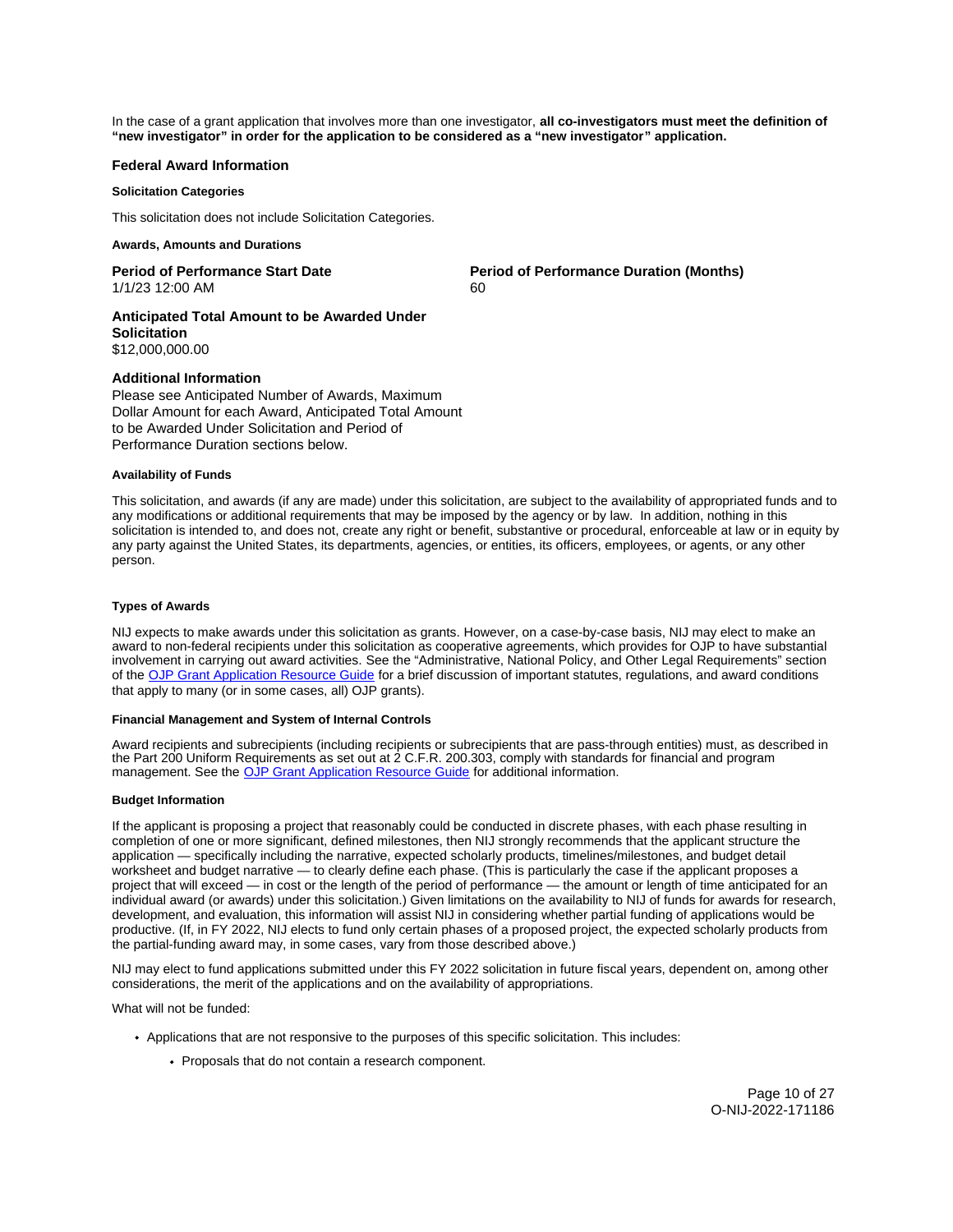- <span id="page-10-0"></span>• Proposals that do not respond to the specific goals of this solicitation.
- Proposals that do not clearly address criminal justice concerns in the United States.
- Applications primarily to purchase equipment, materials, or supplies. (A budget may include these items if they are necessary to conduct research, development, demonstration, evaluation, or analysis.) Proposals that include equipment purchases should include a discussion of how federally-funded equipment is proposed to be used after the funded work has been completed and/or the project period has ended. Note that OJP may issue specific equipment disposition instructions in appropriate circumstances.)
- Proposals primarily to provide training.
- Proposals that provide direct criminal/forensic laboratory services.
- Proposals focusing on the estimation of postmortem interval (i.e., time since death) whose research design is not novel nor applicable across the geography of the United States. The primary intent of these studies must be to generate new knowledge or contribute to the knowledge in the forensic scientific literature that is applicable to locations other than the one(s) being evaluated.
- Proposals that focus on predicting the behavior of criminal offenders or indicators that result in victimization.
- Proposals that seek to administer surveys on the perceptions of forensic evidence collection policies among evidence examiners.
- Proposals that focus on legal factors involved in how forensic evidence is processed.
- Proposals for social science research that do not focus on the identification, analysis, and scientific interpretation of forensic evidence for criminal justice purposes.
- Proposals focused on criminal psychology.
- Proposals involving the use of canines (i.e., detector dogs) as the sole sensing instrument. Research involving detector dogs must incorporate quantitative instrumental methods of chemical analysis.
- Proposals on deception detection.
- Costs associated with conducting conferences. A conference is a symposium, seminar, workshop, or any other organized and formal meeting, whether conducted face-to-face or via the Internet, where individuals assemble (or meet virtually) to exchange information and views or explore or clarify a defined subject, problem, or area of knowledge, whether or not a published report results from such a meeting. A meeting where a gathering discusses general matters as part of a normal course of doing business is not considered a conference. Funds may be used to attend conferences for the purposes of dissemination of research findings.

#### **Cost Sharing or Matching Requirement**

This solicitation does not require a match.

#### **Pre-agreement Costs (also known as Pre-award Costs)**

See the [OJP Grant Application Resource Guide f](https://www.ojp.gov/funding/apply/ojp-grant-application-resource-guide#pre-agreement-costs)or information on Pre-agreement Costs (also known as Pre-award Costs).

# **Limitation on Use of Award Funds for Employee Compensation: Waiver**

See the [OJP Grant Application Resource Guide f](https://www.ojp.gov/funding/apply/ojp-grant-application-resource-guide#limitation-use-award)or information on the Limitation on Use of Award Funds for Employee Compensation; Waiver.

#### **Prior Approval, Planning, and Reporting of Conference/Meeting/Training Costs**

See the [OJP Grant Application Resource Guide](https://www.ojp.gov/funding/apply/ojp-grant-application-resource-guide#prior-approval) for information on Prior Approval, Planning, and Reporting of Conference/Meeting/Training Costs.

# **Costs Associated with Language Assistance (if applicable)**

See the [OJP Grant Application Resource Guide](https://www.ojp.gov/funding/apply/ojp-grant-application-resource-guide#costs-associated) for information on Costs Associated with Language Assistance.

# **Anticipated Number of Awards**

NIJ expects to make: 1 to 45.

**Maximum Dollar Amount for each Award**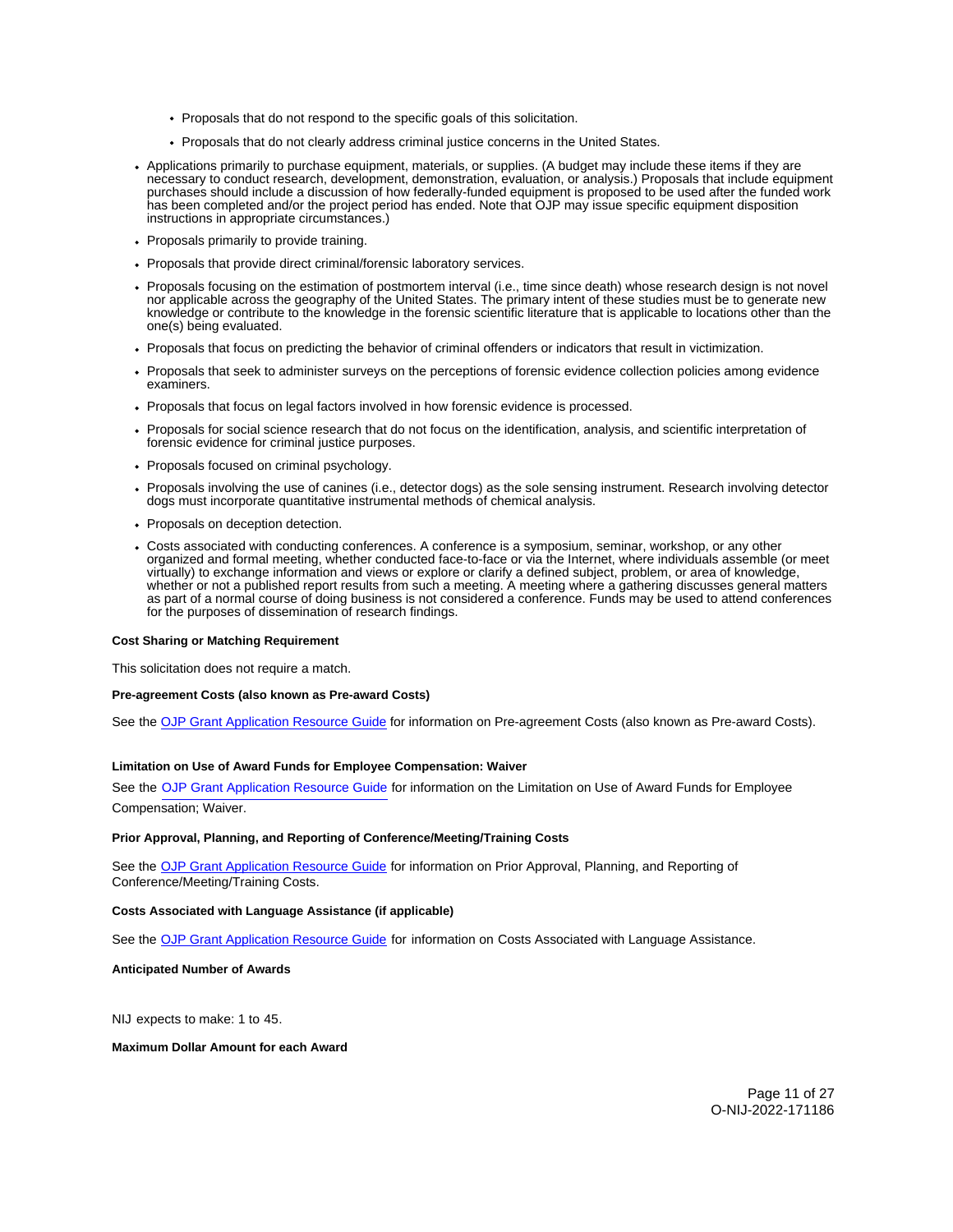<span id="page-11-0"></span>NIJ funding for an individual research or development project rarely exceeds \$500,000 annually. In FY 2021, the average forensic science research and development award was approximately \$203,556 per year. Information on previous years' awards is provided solely for reference. Applicants are encouraged to propose budgets that match the research activities proposed. Cost estimates should be focused on maximizing the potential for success of the proposed project, rather than past averages.

#### **Anticipated Total Amount to be Awarded Under Solicitation**

Total funding for this solicitation and the number of awards made will depend on the availability of funds, the quality of the applications, and other pertinent factors. In FY 2021, NIJ provided over \$14 million to fund research and development projects related to forensic science.

## **Period of Performance Duration**

To be determined by the period of performance of awarded applications. The average project period for FY 2021 forensic science research and development awards was two years. Successful applicants will be expected to complete the work proposed within a five-year period of performance.

An applicant should base its federal funding request and period of performance on the actual requirements of the research, and not necessarily on the anticipated amount of funding available in FY 2022 for awards under this solicitation. However, to expedite the budget approval process, applicants are encouraged to break out their budgets by project year or by phases, in the event that NIJ choses to fund the project partially or incrementally.

# **Eligibility Information**

For eligibility information, see the solicitation cover page.

For information on cost sharing or match requirements, see the "Federal Award Information" section.

# **Application and Submission Information**

#### **Content of Application Submission**

The following application elements **must** be included in the application to meet the basic minimum requirements to advance to peer review and receive consideration for funding:

- Proposal Narrative
- Budget Worksheet and Budget Narrative (Web-based Form) (The web-based form includes the budget details and the budget narrative.)
- Curriculum Vitae/Resumes/Biosketches for Senior/Key Personnel. (For purposes of this solicitation, "senior/key personnel" means the principal investigator, any and all co-principal investigators, and other significant contributors.)

See the "Application Elements and Formatting Instructions" section of the [OJP Grant Application Resource Guide](https://www.ojp.gov/funding/apply/ojp-grant-application-resource-guide#application-elements) for information on what happens to an application that does not contain all the specified elements or is nonresponsive to the scope of the solicitation.

#### **Information to Complete the Application for Federal Assistance (SF-424)**

The SF-424 must be submitted in [Grants.gov](https://Grants.gov). The SF-424 is a required standard form used as a cover sheet for submission of pre-applications, applications, and related information. See the OJP Grant Application Resource Guide</u> for additional information on completing the SF-424.

In Section 8.F. of the SF-424, please include the name and contact information of the individual **who will complete the application in JustGrants**. JustGrants will use this information (email address) to assign the application to this user in JustGrants.

**Intergovernmental Review:** This solicitation ("funding opportunity") **is not** subject to [Executive Order 12372.](https://www.archives.gov/federal-register/codification/executive-order/12372.html) (In completing the SF-424, an applicant is to answer question 19 by selecting the response that the "Program is not covered by E.O. 12372.")

#### **Standard Applicant Information (JustGrants 424 and General Agency Information)**

The Standard Applicant Information section of the JustGrants application is pre-populated with the SF-424 data submitted in [Grants.gov.](https://Grants.gov) The applicant will need to review the Standard Applicant Information in JustGrants and make edits as needed.

> Page 12 of 27 O-NIJ-2022-171186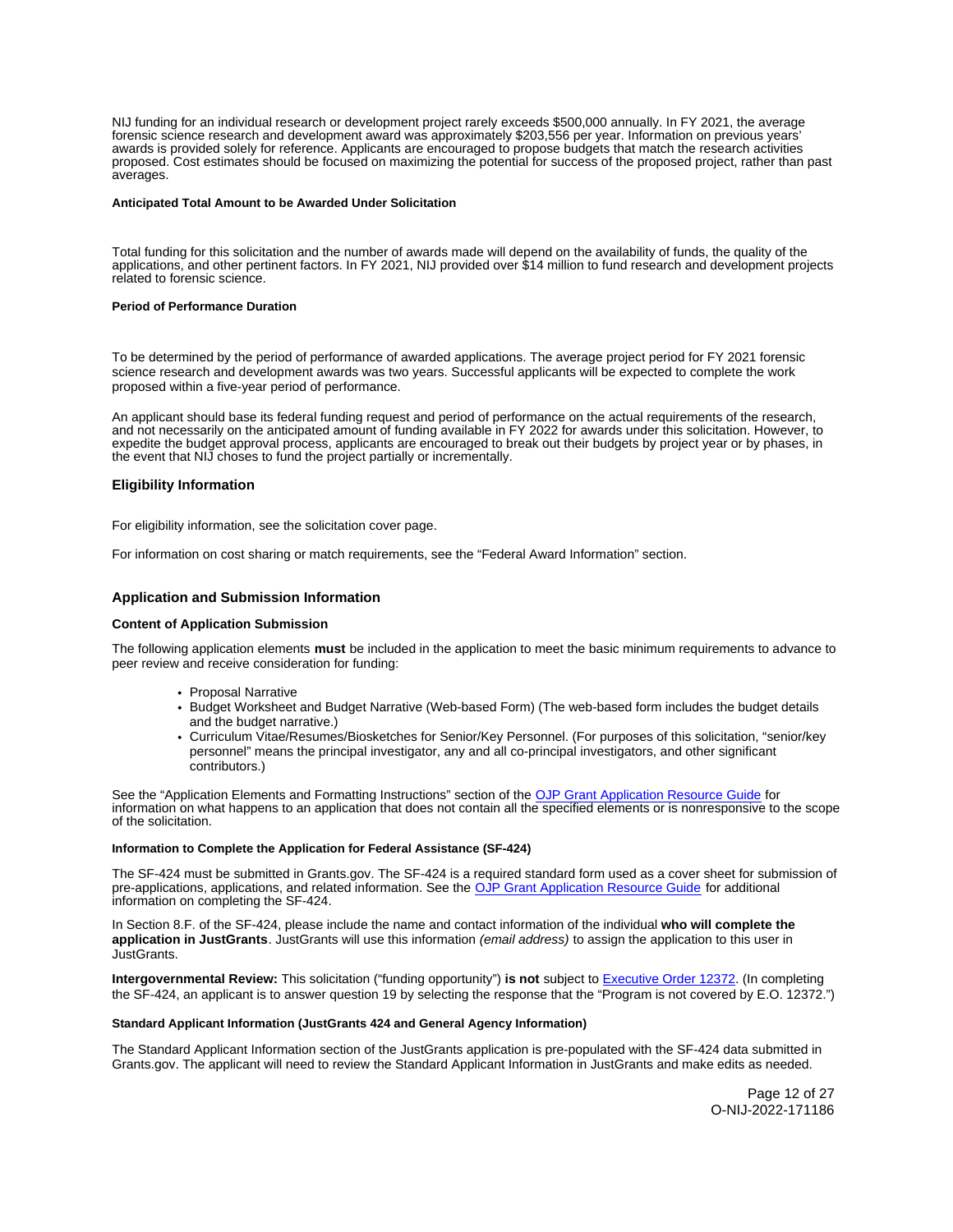<span id="page-12-0"></span>Within this section, the applicant will need to: add zip codes for areas affected by the project; confirm its Authorized Representative; and verify and confirm the organization's unique entity identifier, legal name, and address.

# **Proposal Abstract**

The proposal abstract is a very important part of the application, and serves as an introduction to the proposed project. NIJ uses the proposal abstract for a number of purposes, including assignment of the application to an appropriate review panel. If the application is funded, the proposal abstract typically will become public information and be used to describe the project.

A proposal abstract (no more than 400 words) summarizing the proposed project, including the purpose of the project, primary activities, and expected outcomes will be completed in the JustGrants web-based form. This abstract should be written in the third person and will be made publicly available on the OJP website if the project is awarded.

# **Proposal Narrative**

The proposal narrative should be submitted as an attachment in JustGrants. The attached document should be single-spaced, using a standard 12-point font; have no less than 1-inch margins; and should not exceed 18 pages, of which a minimum of nine (9) pages should be dedicated to Project Design and Implementation. If included in the main body of the proposal narrative, tables, charts, figures, and other illustrations count toward the 18-page limit for the narrative section. The proposal abstract, table of contents, appendices, and government forms do not count toward the 18-page limit. Pages should be numbered. If the proposal narrative fails to comply with these length restrictions, NIJ may consider such noncompliance in peer review and in final award decision.

The following sections should be included as part of the proposal narrative[\[12\]:](#_edn1)

a. Title Page (not counted against the proposal narrative page limit)

The title page should include:

- Project title.
- Submission date.
- Funding opportunity number.
- Principal Investigator (and any co-principal investigators).
- Unique author identifier (e.g., ORCID, ResearcherID, Scopus Author ID), if available.
- Requests for consideration under "new investigator" and/or "research and development priority opportunities".
- Key words, including forensic science focus areas.
- Contact information (that is, name, address, telephone number, and e-mail address) for both the applicant institution and the principal investigator.

b. Resubmit Response (if applicable) (not counted against the proposal narrative page limit.)

If an applicant is resubmitting an application previously submitted to NIJ, but not funded, the applicant should indicate this. A statement may be provided, no more than two pages, addressing: (1) the title, submission date, and NIJ-assigned application number of the previous application, and (2) a brief summary of revisions to the application, including responses to previous feedback received from NIJ.

c. Table of Contents and Figures (not counted against the proposal narrative page limit)

- d. Main Body
	- 1. Statement of the Problem.

The statement of the problem should address the need for research in this area. Applicants should discuss current gaps in data, research, and knowledge, including those for particular justice sectors, for certain populations, and to answer questions relevant to current policy and practice needs and public interests. It is not uncommon for multiple problems to exist simultaneously (for example, there may be a criminal justice problem affecting public safety, a current technical challenge/need identified by forensic practitioners, as well as a scientific/technology gap between the current state of the art and a desired solution) and applicants should discuss each of these clearly and justify the importance of the separate issues. As part of this discussion, applicants should present a review of previous literature and discuss previous research related to these problems.

This section should also identify the proposed research questions and introduce the purpose, goals, and objectives of the proposed project.

The Statement of the Problem section should do the following:

- Explain the importance of the problem or critical barrier to progress in the field that the proposed project addresses.
- Explain the criminal justice significance of the problem.

Page 13 of 27 O-NIJ-2022-171186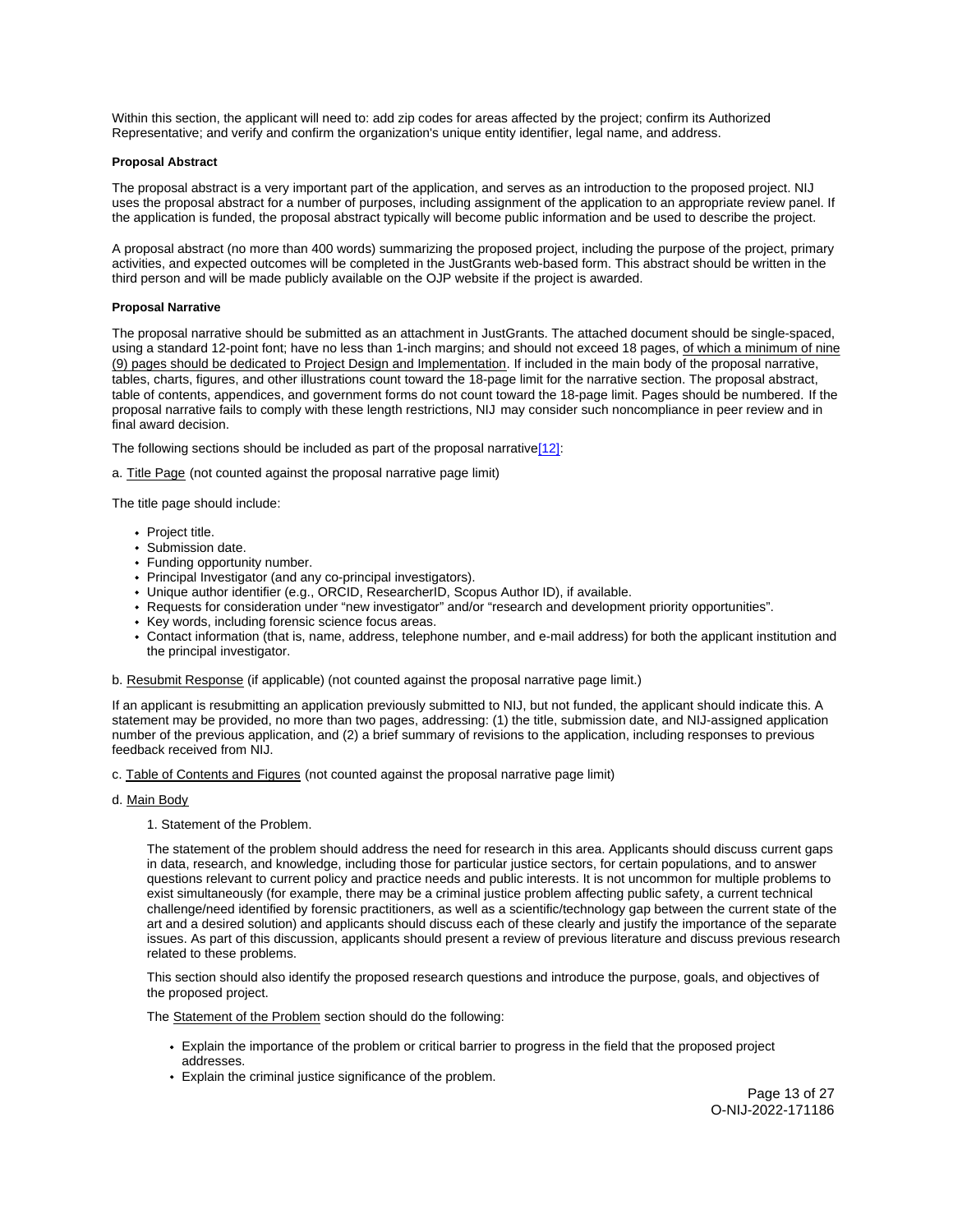- Describe the scientific premise for the proposed project, including consideration of the strengths and weaknesses of published research or preliminary data crucial to the support of your application.
- Describe the current state of the art and technologies, both in practice and in past/current research, directed at the described problem. If this request is a direct follow-up of an earlier study, describe those results.
- Explain how the proposed project will improve scientific knowledge, technical capability, and/or forensic practice. Describe how concepts, methods, technologies, or services that drive the forensic science field will be changed if the proposed aims are achieved.
- Include a review of relevant literature.

2. Project Design and Implementation. (This section should account for a minimum of nine (9) pages of the main body of the narrative.)

Applicants should provide a detailed description of the strategies to implement this research project and address the research questions. Design elements should follow directly from the research project's goals and objectives and address the program-specific information noted in the solicitation. Applicants should describe the research methodology and analysis plan in detail and demonstrate the validity and usefulness of the data they will collect. Applicants should consider the rigor and soundness of the methodology and analytical and technical approaches for the proposed research and address the feasibility of the proposed project and potential challenges or problems in carrying out the activities.

The Project Design and Implementation section should include the following:

- Describe the overall strategy, methodology, and analyses to be used to accomplish the specific aims of the project. Describe the experimental design and methods proposed and how they will achieve robust and unbiased results. Include how the data will be collected, analyzed, and interpreted, as well as the data archiving plan (see Data Archiving Plan under Appendices).
- Human subjects/study population: If the project will involve human subjects, clearly describe the study population. Include detailed information about how subjects were or will be identified and sampled and the method(s) of characterization. For case-control studies, provide inclusion and exclusion criteria and any matching done between cases and controls. Describe relevant environmental factors and how they were measured. If the subjects provided for this study are a subset of a family population, explain which individuals were included and how they were selected. Highlight special features of the study population that would enhance success.
- Sample information: In table form, provide: sample description such as case/control status and/or collection site; number of samples included in the study; subsample source (e.g., tissue source of the DNA). If data from other subjects will be included in the analysis, add row(s) to describe those samples.

| Sample Set       | Target # of<br><b>Samples</b> | Source        | Service                | <b>Previous Service</b> |
|------------------|-------------------------------|---------------|------------------------|-------------------------|
| Known controls   | 500                           | Buccal        | Targeted<br>sequencing | STR base genotyping     |
| Forensic samples | 500                           | <b>Buccal</b> | Targeted sequencing    | STR base genotyping     |

Three examples are provided below:

| Sample Set | Target # of<br>Samples | Source                              | Subsample Set                                                          | Service                        |
|------------|------------------------|-------------------------------------|------------------------------------------------------------------------|--------------------------------|
| Crania     | 300                    | <b>Modern Donated</b><br>Collection | 300 individuals of known Hispanic<br>Ancestry; 150<br>Male, 150 Female | Morphometric sex<br>Estimation |
| Pelvis     | 300                    | <b>Modern Donated</b><br>Collection | 300 individuals of known Hispanic<br>Ancestry; 150<br>Male, 150 Female | Morphometric sex<br>Estimation |

| Subject Description                        | Target # of Samples | <b>Collection Site</b>   |
|--------------------------------------------|---------------------|--------------------------|
| Patients at drug rehab facilities          | 100                 | Scalp, cut (not plucked) |
| Controls – subjects donating hair for wigs | 100                 | Scalp, cut (not plucked) |

Provide supporting text that justifies the choice of samples. Describe other relevant information (e.g., the extraction methods used for each DNA source and the approximate DNA concentrations). Describe previous analyses done on these subjects.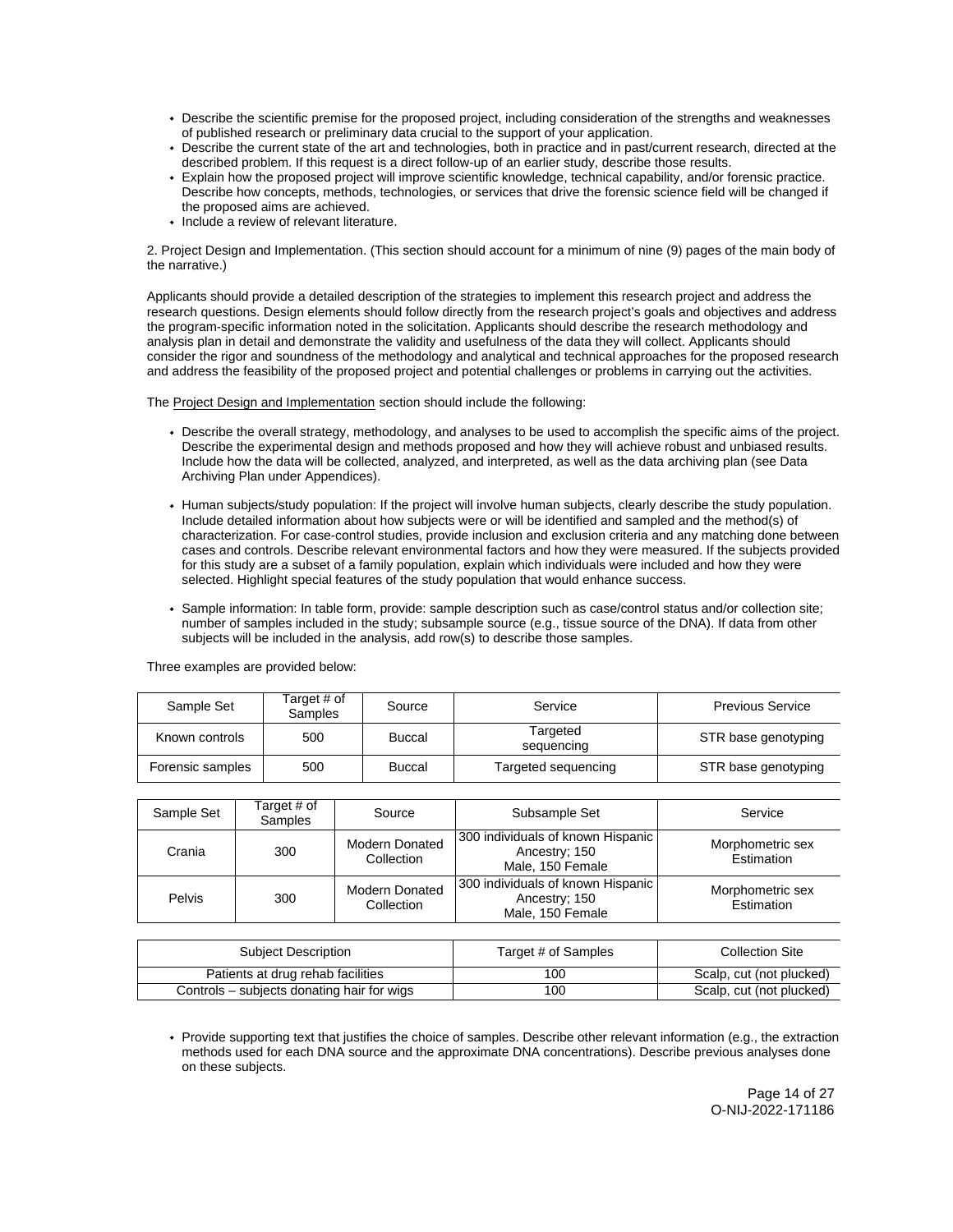- Power and effect size: Use power analyses to describe the range of effect sizes detectable by the study. Address relevant features of the analytic plan, such as the model(s) to be tested, the extent of multiple testing, and what significance level would be used for testing. Include all appropriate parameters. If the study design requires separate analysis of subject groups, provide power analyses for each category. If there is a plan to test for environment effects, address the power for detection of these effects.
- Data analyses: Provide a thorough plan for data analyses. Include: analytical approaches to be used and their justification; plans for quality control analyses; methods to control for possible confounding effects; how false positive rates will be controlled in light of multiple testing; etc. If there is a plan to analyze the data obtained with earlier data, or to perform comparisons to determine success, describe your strategy for that process.
- Describe the role of each team member in the analysis process, and summarize the team's experience with the approaches proposed.
- Discuss potential problems, alternative strategies, and benchmarks for success anticipated to achieve the aims.
- If the project is in the early stages of development, describe any strategy to establish feasibility, and address the management of any high-risk aspects of the proposed work.
- Explain how relevant variables are factored into research designs and analyses.
- Data management: Describe the institutional computing resources available for this study, the type of database that will be used (if applicable), and how the data will be managed. Highlight the team's experience with management of data sets (especially those similar to the proposed project). Also describe strategies for data sustainability beyond the proposed funded work.
- Preliminary Data/Results: For new lines of research, include preliminary results, if available. Discuss the PI's preliminary studies, data, and or experience pertinent to this application. Preliminary data can be an essential part of a research grant application, and help to establish the likelihood of success of the proposed project. New Investigators should include preliminary data.
- 3. Potential Impact.

Applicants should describe the potential impact of the research and how it may inform or improve criminal justicerelated policy, practice, or theory in the United States.

The Potential Impact section should do the following:

- Explain the criminal justice significance of the proposed study.
- Explain how the application challenges and seeks to shift current research or forensic practice paradigms.
- Describe any novel theoretical concepts, approaches or methodologies, instrumentation, or interventions to be developed or used, and any advantage over existing methodologies, instrumentation, or inventions.
- Explain any refinements, improvements, or new applications of theoretical concepts, approaches or methodologies, or instrumentation.
- Describe the plan for dissemination to produce scholarly products (See [Deliverables](#_Goals,_Objectives,_and) above, for a discussion of expected scholarly products.) Applicants should also identify plans to broader interested practitioners and policy makers in a form that is designed to be readily accessible and useful to them. Awardees are encouraged to publish their research using open access options**. Grant funds may be used for costs associated with open access publication.**
- Describe implications for criminal justice policy and practice in the United States.

# 4. Capabilities and Competencies.

This section should describe the experience and capabilities of the applicant organization, key staff, and any proposed subgrantees (including consultants) that the applicant will use to implement and manage this effort and the federal funds under this award, highlighting any previous experience implementing projects of similar scope, design, and magnitude. Applicants should address:

- Experience and capacity to work with the proposed data sources in the conduct of similar research efforts.
- Experience and capacity to design and implement rigorous research and data analysis projects.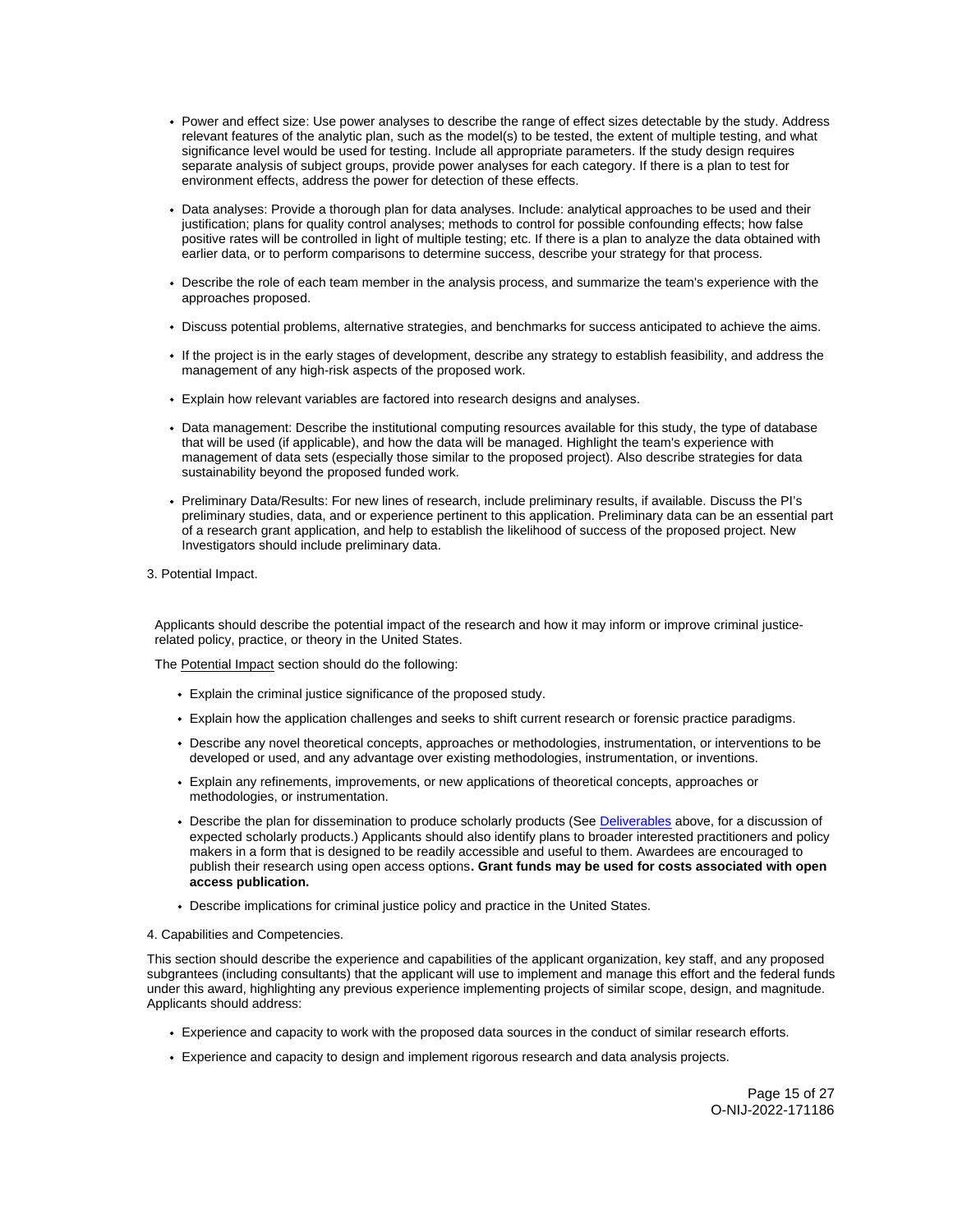Experience producing and disseminating meaningful deliverables.

Applicants should also outline the management plan and organization that connects to the goals and objectives of the project.

The Capabilities/Competencies section should include the following:

- Facilities and other resources: Describe how the scientific environment in which the research will be done contributes to the probability of success (e.g., institutional support, physical resources, and intellectual rapport). In describing the scientific environment in which the work will be done, discuss ways in which the proposed studies will benefit from unique features of the scientific environment or subject populations or will employ useful collaborative arrangements. If there are multiple performance sites, describe the resources available at each site.
- Equipment: List major items of equipment already available for this project and, if appropriate identify location and pertinent capabilities.
- Senior/Key personnel profile: Describe each senior/key personnel's role in the project and why the individual is well-suited for that role. The relevant factors may include: aspects of past training; previous experimental work on this specific topic or related topics, technical expertise, collaborators or scientific environment, and/or past performance in this or related fields. Senior/key personnel are defined as all individuals who contribute in a substantive, meaningful way to the scientific development or execution of the project, whether or not salaries are requested. Consultants should be included if they meet this definition.
	- Principal investigator (PI) profile should be listed first.
	- The remaining senior/key personnel profiles should be listed in alphabetical order. Although alphabetical order is preferred, it is not required. However, be aware that these profiles will appear in the application in the order provided by the applicant. Therefore, peer reviewers will see them in the order presented. Those with a postdoctoral role should be included if they meet the definition of senior/key personnel.
	- Other significant contributors (OSCs): OSCs are those individuals who commit to contribute to the scientific development or execution of the project, but do not commit any specified measurable effort (i.e., person months) to the project. These individuals are typically presented at effort of "zero person months" or "as needed." Individuals with measurable effort may not be listed as OSCs. Consultants should be included if they meet the OSC definition. OSCs should be listed after all senior/key persons.

5. Appendices (not counted against the proposal narrative page limit) include:

- Performance report for continuing lines of research, if applicable. Applicants with current or prior NIJ-funded projects in the same line of research as that being proposed, may attach the most recent performance report, if desired.
- List of any previous and current NIJ awards to the applicant and investigator(s), including the NIJ-assigned award numbers and a brief description of any scholarly products that resulted, in whole or in part, from work funded under the NIJ award(s). (See "Deliverables" under "Program-Specific Information," above, for definition of "scholarly products.")
- If the application (including the budget) identifies any proposed non-competitive agreements that are or may be considered procurement "contracts" (rather than subawards), for purposes of federal grants administrative requirements, the applicant also must list the entities with which the applicant proposes to contract.
- List of other agencies, organizations, or funding sources to which this application has been submitted (if applicable).

## 6. Plan for Collecting the Data Required for this Solicitation's Performance Measures

Note: Applicants are **not** required to submit performance data with the application. Rather, performance measure information is included as an alert that successful applicants will be required to submit performance data as part each award's reporting requirements.

OJP will require each successful applicant to submit regular performance data that demonstrate the results of the work carried out under the award. The performance data directly relate to the goals, objectives, and deliverables identified in the "Goals, Objectives, and Deliverables" discussion. Applicants can visit OJP's performance measurement page at [www.ojp.gov/performance](https://www.ojp.gov/performance) for an overview of performance measurement activities at OJP.

A list of performance measure questions for this program can be on page 24.

NIJ will require award recipients to submit performance measure data, quarterly financial reports, semi-annual performance reports, and the Final Research Report in JustGrants. Further guidance on the post-award submission

> Page 16 of 27 O-NIJ-2022-171186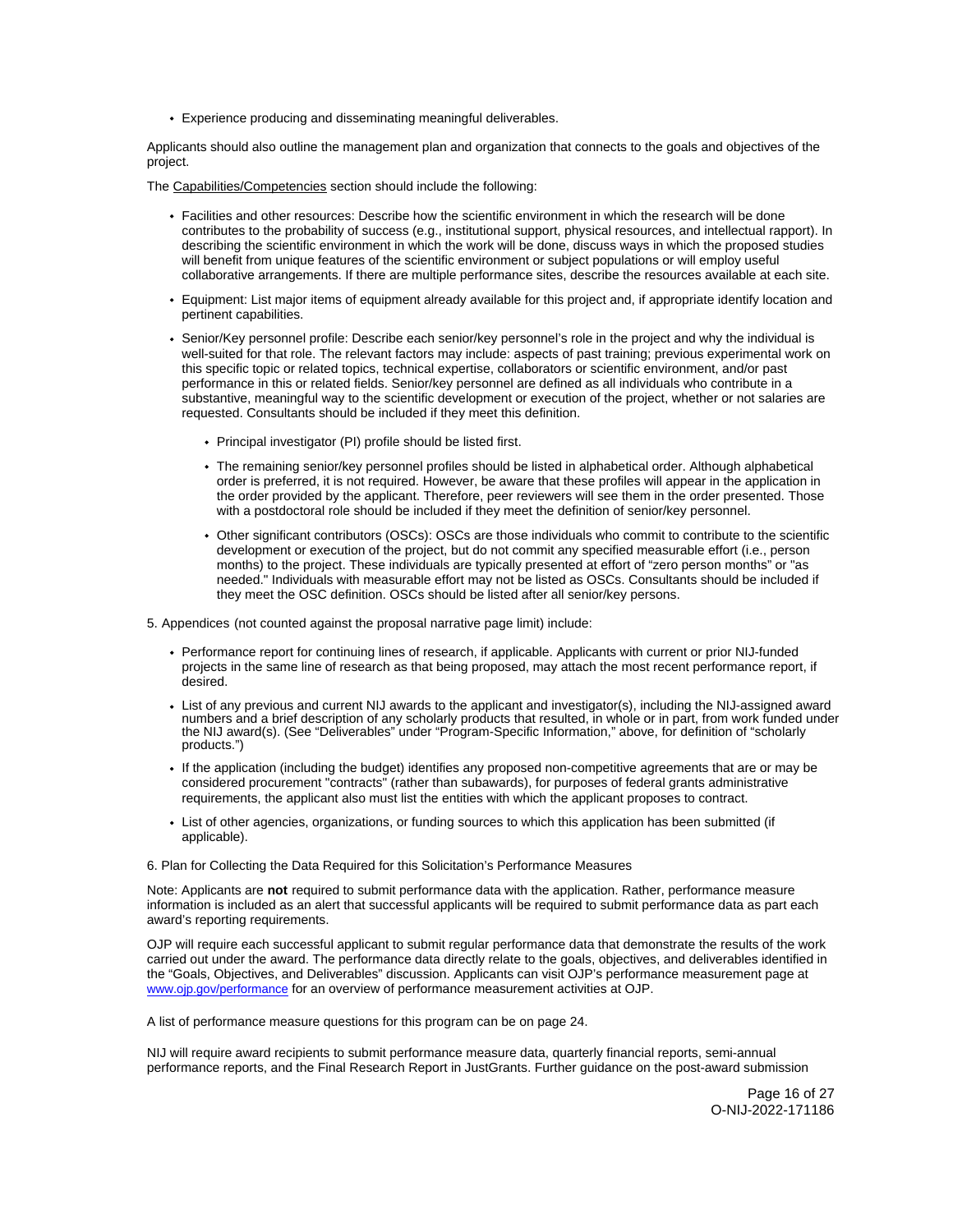### <span id="page-16-0"></span>**Goals, Objectives, Deliverables, and Timeline**

Applicants will submit the project's goals, objectives, deliverables, and timelines in the JustGrants web-based form. See the [OJP Grant Application Resource Guide](https://www.ojp.gov/funding/apply/ojp-grant-application-resource-guide) for additional information.

#### **Budget and Associated Documentation**

# **Budget Worksheet and Budget Narrative (Web-based Form)**

The applicant will complete the JustGrants web-based budget form. See the [OJP Grant Application Resource Guide](https://www.ojp.gov/funding/apply/ojp-grant-application-resource-guide#budget-prep) for additional information.

# **Indirect Cost Rate Agreement (if applicable)**

The applicant will submit its indirect cost rate agreement by uploading it as an attachment in JustGrants. See the [OJP Grant](https://www.ojp.gov/funding/apply/ojp-grant-application-resource-guide#indirect-cost)  [Application Resource Guide](https://www.ojp.gov/funding/apply/ojp-grant-application-resource-guide#indirect-cost) for additional information.

#### **Financial Management Questionnaire (including applicant disclosure of high-risk status)**

The applicant will download the questionnaire, complete it, and submit it by uploading it as an attachment in JustGrants. See the [OJP Grant Application Resource Guide](https://www.ojp.gov/funding/apply/ojp-grant-application-resource-guide#fm-internal-controls-questionnaire) for the link to the questionnaire and additional information.

# **Disclosure of Process Related to Executive Compensation**

If applicable, the applicant will submit a description of the process used to determine executive compensation by uploading the document as an attachment in JustGrants. See the "Application Attachments" section of the [OJP Grant Application Resource](https://www.ojp.gov/funding/apply/ojp-grant-application-resource-guide#disclosure-process-executive)  [Guide](https://www.ojp.gov/funding/apply/ojp-grant-application-resource-guide#disclosure-process-executive) for information.

#### **Additional Application Components**

Applicants will attach the additional requested documentation in JustGrants.

# **Curriculum Vitae or Resumes**

Curriculum Vitae, Resumes, or Biosketches of Senior/Key Personnel (not counted against the proposal narrative page limit). Curriculum vitae, resumes, or biosketches of senior/key personnel should not exceed five (5) pages per person. For the purposes of this solicitation, "senior/key personnel" means the principal investigator, all co-principal investigators, and other significant contributors. Reviewers use these pages in part to address the "Capabilities/Competencies" selection criterion. NIJ encourages use of the SciENcv standard format biosketch (([https://www.ncbi.nlm.nih.gov/sciencv/\)](https://www.ncbi.nlm.nih.gov/sciencv/). Attach this information as a separate PDF file titled "CVs of Key Personnel."

## **Tribal Authorizing Resolution**

An application in response to this solicitation may require inclusion of tribal authorizing documentation as an attachment. If applicable, the applicant will submit the tribal authorizing documentation by uploading it as an attachment in JustGrants. See the [OJP Grant Application Resource Guide](https://www.ojp.gov/funding/apply/ojp-grant-application-resource-guide#tribal-authorizing-resolution) for information on tribal authorizing resolutions.

# **Timeline Form**

Proposed project timeline and expected milestones.

### **Letters of Support**

Letters of cooperation/support or administrative agreements from organizations collaborating in the project, such as law enforcement and correctional agencies (if applicable). Attach all appropriate letters of support, including any letters necessary to demonstrate the support of consortium participants and collaborators such as senior/key personnel and other significant contributors included in the grant application. Letters are not required for personnel (such as research assistants) not contributing in a substantive, measurable way to the scientific development or execution of the project. Letters should stipulate expectations for co-authorship, and whether samples, data, or other resources promised in the letter are freely available to other investigators in the scientific community or will be provided to the particular investigators only. For consultants, letters

> Page 17 of 27 O-NIJ-2022-171186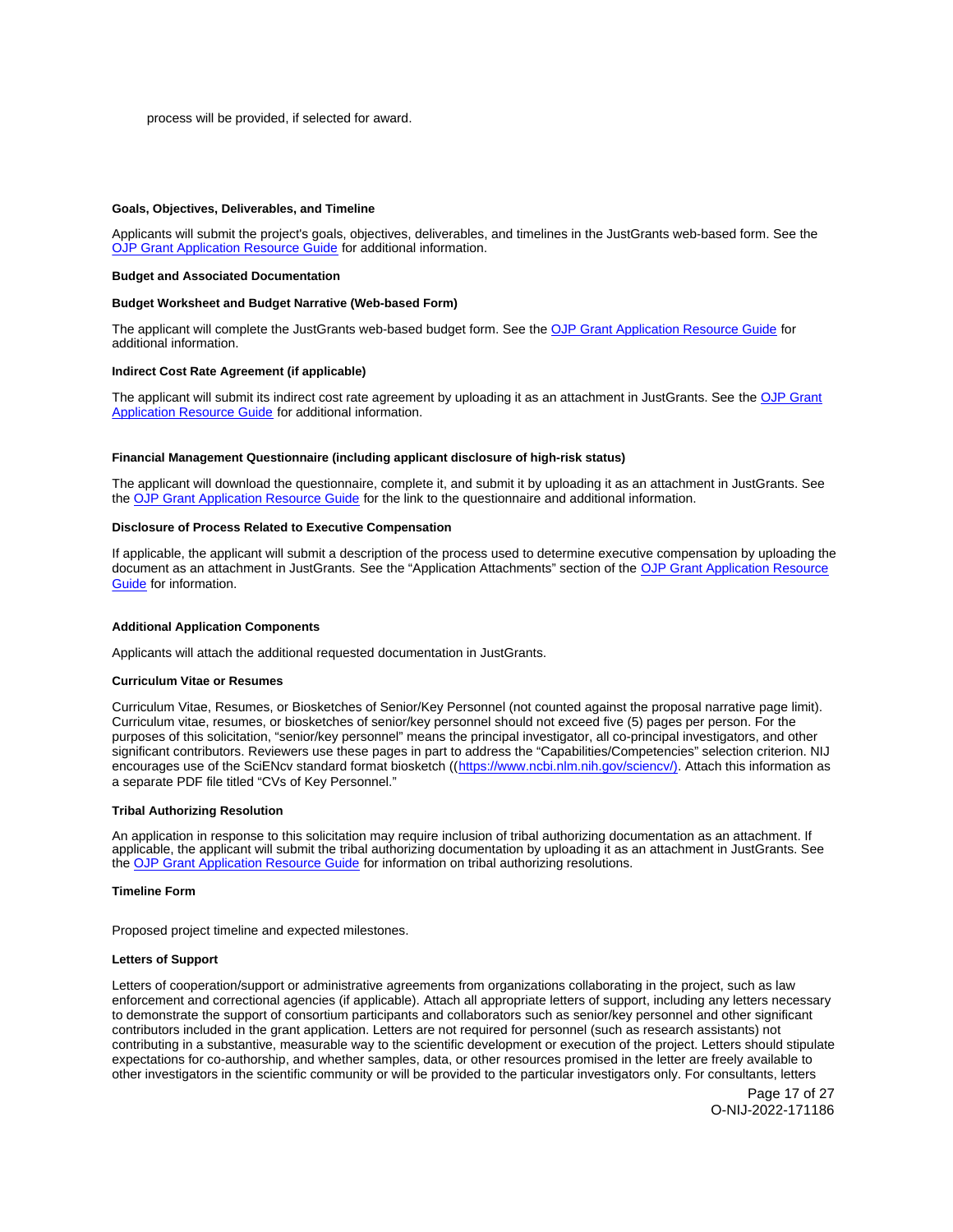<span id="page-17-0"></span>should include rate/charge for consulting services and level of effort/number of hours per year anticipated. In addition, letters ensuring access to core facilities and resources should stipulate whether access will be provided as a fee-for-service. Combine and attach this information as one separate PDF file titled "Letters of Support".

#### **Research and Evaluation Independence and Integrity Statement**

If an application proposes research (including research and development) and/or evaluation, the applicant must demonstrate research/evaluation independence and integrity, including appropriate safeguards, before it may receive award funds. The applicant will submit documentation of its research and evaluation independence and integrity by uploading it as an attachment in JustGrants. For additional information, see the [OJP Grant Application Resource Guide.](https://www.ojp.gov/funding/apply/ojp-grant-application-resource-guide#research-evaluation)

#### **Bibliography/reference**

Provide a bibliography of any references cited in the Proposal Narrative. Each reference must include the names of all authors (in the same sequence in which they appear in the publication), the article and journal title, book title, volume number, page numbers, and year of publication. Include only bibliographic citations. Although there is not a page limitation, it is important to be concise, and to select only those literature references pertinent to the proposed research. Attach this information as a separate PDF file titled "Bibliography and References Cited."

#### **Any tools/instruments, questionnaires, tables/chart/graphs, or maps**

Any tools/instruments, questionnaires, tables/charts/graphs, or maps pertaining to the proposed project that are supplemental to such items included in the main body of the narrative. (Tables, charts, graphs, or other relevant illustrations that are essential for comprehension of the project/program design should be included in the main body of the narrative.)

#### **List of Individuals in the Application**

List of proposed project staff, affiliation, and roles. To assist OJP in assessing actual or apparent conflicts of interest (including such conflicts on the part of prospective reviewers of the application), provide a complete list of the individuals named or otherwise identified anywhere in the application (including in the budget or in any other attachment) who will or may work (or advise or consult) on the proposed research, development, or evaluation project. Applicants should use the "Proposed Project [Staff, Affiliation, and Roles"](http://nij.ojp.gov/sites/g/files/xyckuh171/files/media/document/nij-project-staff-template.xlsx) form available on the NIJ webpage to prepare this list.

#### **Human Subjects Protection**

Human Subjects Protection paperwork as a separate attachment (documentation and forms related to Institutional Review Board [IRB] review). See [https://nij.ojp.gov/funding/human-subjects-protection.](https://nij.ojp.gov/funding/human-subjects-protection) **Note**: Final IRB approval is not required at the time an application is submitted.

#### **Privacy Certificate**

Privacy Certificate as a separate attachment (for further guidance go to [https://nij.ojp.gov/funding/confidentiality-and-privacy](https://nij.ojp.gov/funding/confidentiality-and-privacy-protections)[protections](https://nij.ojp.gov/funding/confidentiality-and-privacy-protections) and [https://nij.ojp.gov/funding/model-privacy-certificate\)](https://nij.ojp.gov/funding/model-privacy-certificate).

# **Request to Use Incentives or Stipends**

Applicants proposing to use incentives or stipends payments as part of their research project design, must submit an incentive or stipend approval request, as a separate document, according to the requirements set forth at [https://nij.ojp.gov/funding/participant-support-costs-and-incentives-social-science-research.](https://nij.ojp.gov/funding/participant-support-costs-and-incentives-social-science-research)

#### **Data Archiving Plan**

Applicants should anticipate that NIJ will require, through special award conditions, that data sets resulting in whole or in part from projects funded under this solicitation be archived in accordance with the submitted plan as approved by NIJ**.** At a minimum, this plan should include submission of study-level information to the National Archive of Criminal Justice Data ( [NACJD\)](https://www.icpsr.umich.edu/web/pages/NACJD/share-data.html) that links to a publicly available data posting location.

Applications should include a brief plan as a separate attachment — labeled "Data Archiving Plan" — to comply with data archiving requirements. The plan should provide details about proposed data management and archiving for all files and documentation necessary for others to reproduce the project's findings. Pertinent files and documentation may include, among other things, qualitative and quantitative data produced, instrumentation and data collection forms, codebook(s), any specialized programming code necessary to reproduce all constructed measures and the original data analysis, description of

> Page 18 of 27 O-NIJ-2022-171186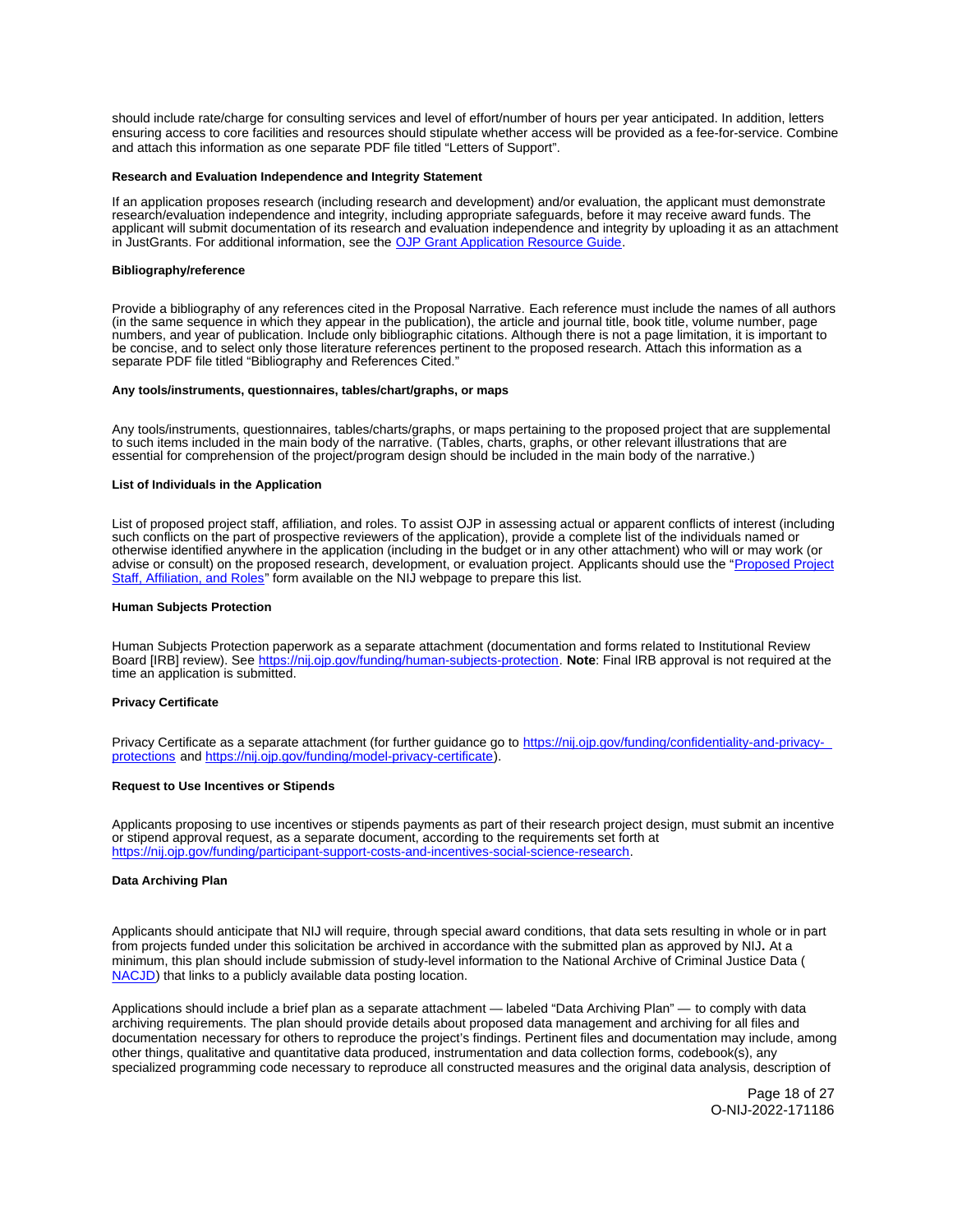<span id="page-18-0"></span>necessary de-identification procedures, and (when required) a copy of the privacy certificate and informed consent protocols. The plan should be one or two pages in length and include the level of effort associated with meeting archiving requirements.

# **Documentation of "New Investigator" Status, if applicable**

Documentation may be in the form of:

- A signed letter from Dean, department head, or equivalent, stating date of initial appointment to a junior faculty position, or
- A signed letter from the principal investigator attesting that the principal investigator (and any co-investigators) have not served as principal investigator or co-principal investigator on an NIJ-funded grant in the last 10 years.

# **Multiple PI leadership plan**

For applications designating multiple PIs, a leadership plan must be included. For applications designating multiple PIs, all such individuals must be assigned the PI role on the Senior/Key Personnel Profile form, even those at organizations other than the applicant organization. A rationale for choosing a multiple PI approach should be described. The governance and organizational structure of the leadership team and the research project should be described, including communication plans, process for making decisions on scientific direction, and procedures for resolving conflicts. The roles and administrative, technical, and scientific responsibilities for the project or program should be delineated for the PIs and other collaborators. Do not submit a leadership plan if you are not submitting a multiple PI application. Reviewers use these pages in part to address the "Capabilities/Competencies" selection criterion. Attach this information as a separate PDF file titled "Multiple PI Leadership Plan."

# **Consortium/Contractual Arrangements**

Explain the programmatic, fiscal, and administrative arrangements to be made between the applicant organization and the consortium organization(s). If consortium/contractual activities represent a significant portion of the overall project, explain why the applicant organization, rather than the ultimate performer of the activities, should be the grantee. Reviewers use these pages in part to address the "Project Design and Implementation" selection criterion. Attach this information as a separate PDF file titled "Consortium/Contractual Arrangements".

# **Potential Environmental Impact Coversheet and Checklist - National Environmental Policy Act (NEPA)**

Each applicant is to submit an NIJ Programmatic Coversheet and Checklist with its application to assist NIJ in assessing the potential environmental impacts of the activities proposed for funding by the applicant. Specifically, the applicant is expected to:

- Carefully read the **Programmatic Environmental Assessment**
- Complete the [Cover Sheet and the attached the Programmatic Checklist;](https://nij.gov/funding/Documents/nij-grant-program-checklist-nepa.pdf) and
- Attach the completed documents to the grant application.

The applicant should also submit a Cover Sheet and NIJ Programmatic Checklist for any organization identified in the Budget Detail Worksheet that will receive grant funds through a sub-award or procurement contract to perform any of the following activities: new construction or renovations that change the basic prior use of a facility or significantly change the size; research and/or technology development that could be expected to have an effect on the environment; or implementation of programs involving the use of chemicals. For more information about NEPA and NIJ's NEPA Process, please go to [https://nij.ojp.gov/funding/national-environmental-policy-act-nepa.](https://nij.ojp.gov/funding/national-environmental-policy-act-nepa)

# **Disclosures and Assurances**

The applicant will address the following disclosures and assurances.

# **Disclosure of Lobbying Activities**

Complete and submit the SF-LLL in [Grants.gov](https://Grants.gov). See the [OJP Grant Application Resource Guide](https://www.ojp.gov/funding/apply/ojp-grant-application-resource-guide#disclosure-lobby) for additional information.

# **DOJ Certified Standard Assurances**

Review and accept the DOJ Certified Standard Assurances in JustGrants. See the [OJP Grant Application Resource Guide.](https://www.ojp.gov/funding/apply/ojp-grant-application-resource-guide#administrative)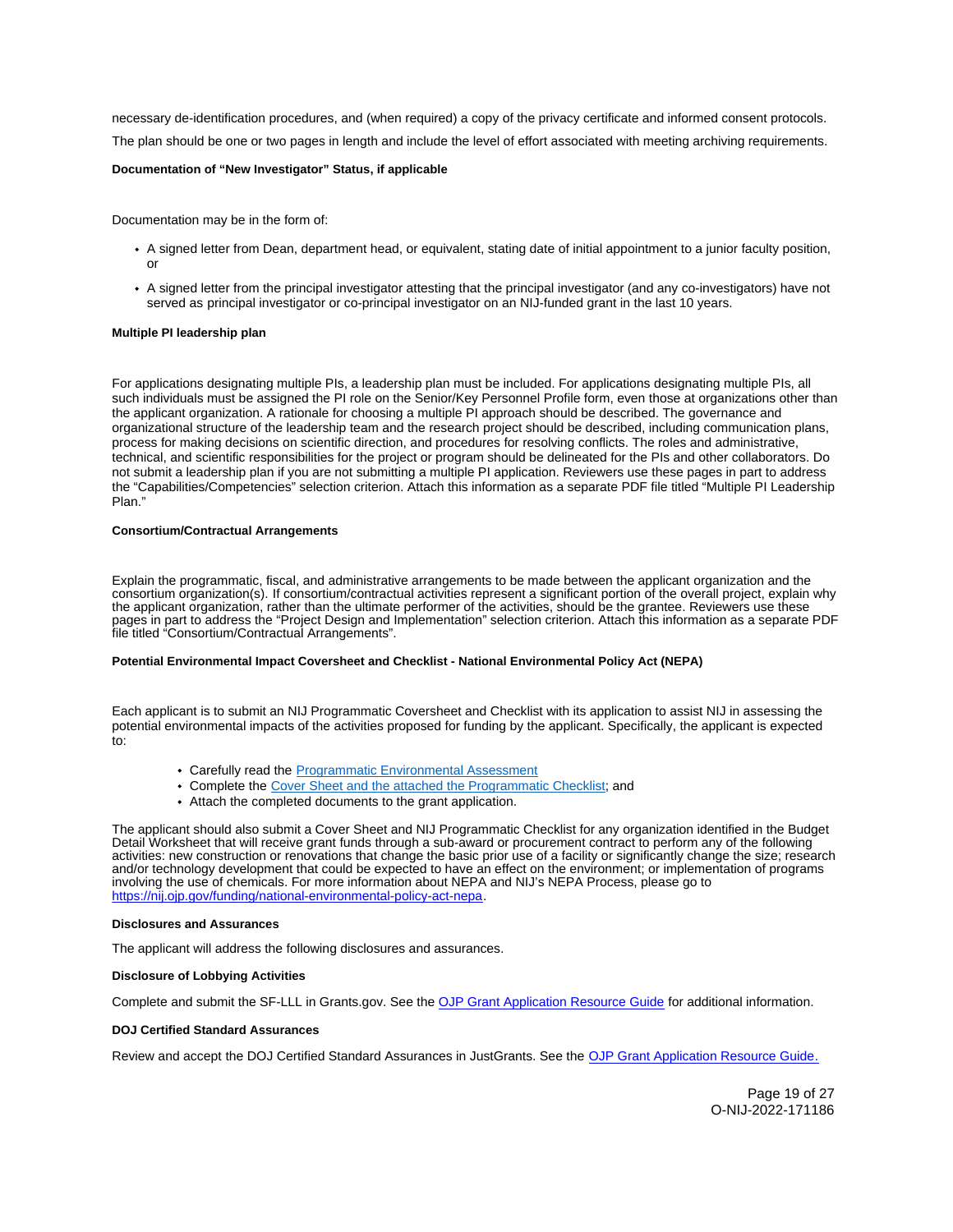# <span id="page-19-0"></span>**Applicant Disclosure of Duplication in Cost Items**

Complete the JustGrants web-based Applicant Disclosure of Duplication in Cost Items form. See the [OJP Grant Application](https://www.ojp.gov/funding/apply/ojp-grant-application-resource-guide#applicant-disclosure-pending-applications)  [Resource Guide](https://www.ojp.gov/funding/apply/ojp-grant-application-resource-guide#applicant-disclosure-pending-applications) for additional information.

# **DOJ Certifications Regarding Lobbying; Debarment, Suspension and Other Responsibility Matters; and Drug-Free Workplace Requirements**

Review and accept the DOJ Certified Certifications Regarding Lobbying; Debarment, Suspension and Other Responsibility Matters; Drug-Free Workplace Requirements; and Law Enforcement and Community Policing in JustGrants. See the [OJP](https://www.ojp.gov/funding/apply/ojp-grant-application-resource-guide#administrative)  [Grant Application Resource Guide.](https://www.ojp.gov/funding/apply/ojp-grant-application-resource-guide#administrative) 

# **Applicant Disclosure and Justification – DOJ High Risk Grantees (if applicable)**

If applicable, submit DOJ High Risk Disclosure and Justification as an attachment in JustGrants. A DOJ High Risk Grantee is an award recipient that has received a DOJ High Risk designation based on a documented history of unsatisfactory performance, financial instability, management system or other internal control deficiencies, or noncompliance with award terms and conditions on prior awards, or that is otherwise not responsible. See the [OJP Grant Application Resource Guide](https://www.ojp.gov/funding/apply/ojp-grant-application-resource-guide#applicant-disclosure-justification) for additional information.

# **How to Apply**

Step 1: The applicant will submit the **SF-424** and **SF-LLL** in [Grants.gov](https://Grants.gov) at [https://www.grants.gov/web/grants/register.html.](https://www.grants.gov/web/grants/register.html)

Step 2: The applicant will then submit the **full application,** including attachments, in JustGrants in [JustGrants.usdoj.gov.](https://justicegrants.usdoj.gov/) 

For additional information, see the "How to Apply" section in the [OJP Grant Application Resource Guide](https://www.ojp.gov/funding/apply/ojp-grant-application-resource-guide#apply) and the [DOJ](https://justicegrants.usdoj.gov/sites/g/files/xyckuh296/files/media/document/appln-submission-checklist.pdf) [Application Submission Checklist.](https://justicegrants.usdoj.gov/sites/g/files/xyckuh296/files/media/document/appln-submission-checklist.pdf) 

# **Submission Dates and Time**

The **SF-424 and the SF-LLL** must be submitted in [Grants.gov](https://Grants.gov) by 11:59 p.m. eastern time on April 18, 2022.

The **full application** must be submitted in JustGrants by 8:59 p.m. eastern time on May 9, 2022.

OJP urges applicants to submit their [Grants.gov](https://Grants.gov) and JustGrants submissions prior to the due dates to allow sufficient time to correct errors and resubmit by the submission deadlines if a rejection notification is received. To be considered timely, the **full application** must be submitted in JustGrants by the JustGrants application deadline.

# **Experiencing Unforeseen Technical Issues**

An applicant that experiences unforeseen SAM.gov, [Grants.gov,](https://Grants.gov) or JustGrants technical issues beyond its control that prevents application submission by the deadline, must demonstrate all efforts in requesting technical support in order to submit an application by the deadline. Technical support is available via phone and email to the applicable SAM.gov, [Grants.gov,](https://Grants.gov) or JustGrants support centers or service desks in which an applicant received a ticket number for resolution. If an applicant misses a deadline due to unforeseen technical difficulties, the applicant may request a waiver to submit an application after the deadline. Note: If an applicant does not submit all the required [Grants.gov](https://Grants.gov) forms by the [Grants.gov](https://Grants.gov) deadline, the applicant will not be able to proceed to the JustGrants portion of the application process.

Applicants experiencing technical difficulties with the following systems must contact the associated support desk indicated below to report the technical issue and receive a tracking number:

- [Grants.gov](https://Grants.gov) contact the [Grants.gov Customer Support Hotline](https://www.grants.gov/web/grants/support.html)
- SAM.gov contact the **SAM Help Desk (Federal Service Desk)**
- JustGrants contact the JustGrants Support Desk at [JustGrants.Support@usdoj.gov](mailto:JustGrants.Support@usdoj.gov) or 833–872–5175

Applicants requesting a waiver to submit a late application must document their request for technical assistance in an email to OJP Response Center at [grants@ncjrs.gov](file:///C:/Users/local_Yehj/INetCache/Content.Outlook/20U4XBR7/grants@ncjrs.gov) **within 24 hours after the application deadline** to request approval to submit its application after the deadline. If an applicant has technical issues with [Grants.gov](https://Grants.gov), the applicant must contact NCJRS within 24 hours of the [Grants.gov](https://Grants.gov) deadline to request approval to submit after the deadline. However, waiver requests will not be reviewed until after the JustGrants deadline to allow time for all waivers to be submitted. Waiver requests to submit after the submission deadline must:

Describe the technical difficulties experienced;

Page 20 of 27 O-NIJ-2022-171186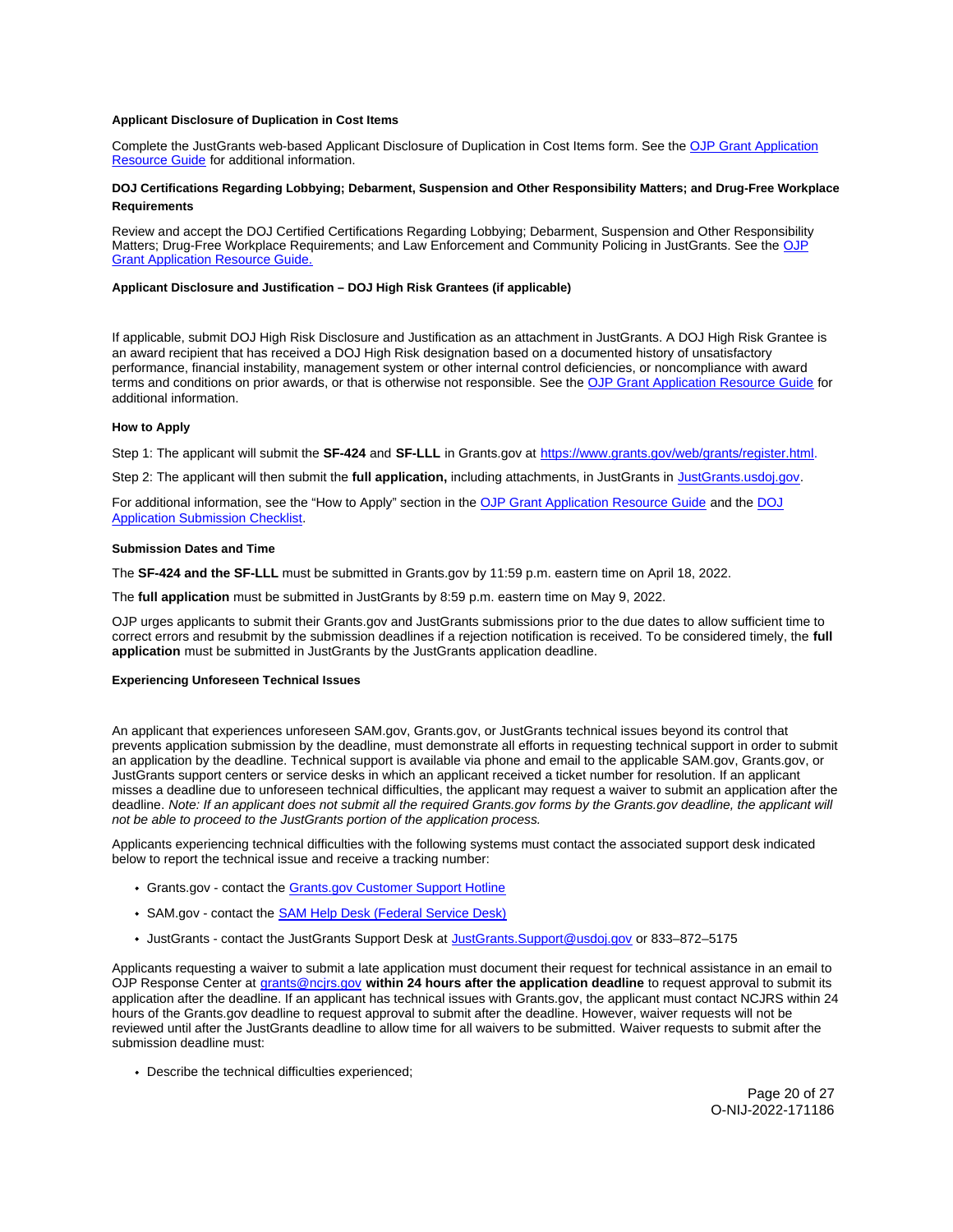- <span id="page-20-0"></span>Include a timeline of the applicant's submission efforts (e.g., what date and time did the error occur, what date and time was action taken to resolve the issue and resubmit; and what date and time did support representatives respond)
- Include an attachment(s) of the complete grant application and all required documentation and material; and
- Include the applicant's DUNS number (or Unique Entity Identifier if applying after April 4, 2022), any applicable SAM.gov tracking number(s), [Grants.gov](https://Grants.gov) Help Desk, and JustGrants Support Desk Ticket Numbers.

OJP will review each request for late submission and required supporting documentation and notify the applicant whether the request has been approved or denied. For more details on the waiver process, OJP encourages applicants to review the "Experiencing Unforeseen Technical Issues" section in the [OJP Grant Application Resource Guide](https://www.ojp.gov/funding/apply/ojp-grant-application-resource-guide#experiencing-unforeseen-technical-issues).

# **Application Review Information**

# **Review Criteria**

# **Merit Review Criteria**

Depending on the number of applications received, applications may be categorized by scientific discipline into discrete groups for purposes of peer review and/or selection of award.

Applications that meet the basic minimum requirements will be evaluated by peer reviewers on how the proposed project/program addresses the following criteria:

1. Statement of the Problem (10%)

- Demonstrated awareness of the current state of the art and technologies, both in practice and in past/current research, directed at the described problem(s).
- Demonstrated understanding of the problem(s) that exist in an identified forensic science field/discipline.
- 2. Project Design and Implementation (quality and technical merit) (40%)
	- Soundness of methods and analytic and technical approach to addressing the stated aim(s) of the proposed project. The overall strategy, methodology, and analyses should be well reasoned and appropriate to accomplish the specific aims of the project.
	- Feasibility of proposed project and the strength of supporting data. The proof-of-principle of the proposed technology or methodology should be established and supported by preliminary data presented in, or referenced in, the proposal. More innovative plans and/or plans with a higher potential for failure should be counterbalanced to manage the inherent risk (e.g., by firm theoretical basis, reasonable preliminary data (depending on the mechanism), the track record of the principal investigator and any co-principal investigator(s), and an outstanding scientific and management plan).
	- Detailed description and justification of the sample type and sample size to be tested and approaches for data analysis are thorough and appropriate to accomplish the specific aims of the project.
	- Awareness of potential pitfalls of proposed project design and feasibility of proposed actions to minimize and/or mitigate them.
	- Feasibility of completing the deliverables noted in the solicitation (which include datasets, peer-reviewed journal articles, technological prototypes, patented inventions, etc., as appropriate).

# 3. Potential Impact (30%)

Potential for a significant scientific or technical advance(s) that will improve criminal justice in the United States, such as:

- Potential for significantly improved understanding of the stated forensic science problem.
	- If the goals of the project are achieved, how will scientific knowledge, technical capability, and/or forensic science practice in the criminal justice system be improved?
	- What is the likelihood that the project will exert a sustained, powerful influence on the forensic science field(s) related to criminal justice?
- Potential for innovative solution to address (all or a significant part of) the stated forensic science problem.
	- How will successful completion change the concepts, methods, technologies, treatments, or services that drive the forensic science field as it relates to criminal justice?
	- How will a successful project address the identified criminal justice or forensic science problem and associated critical barriers to progress?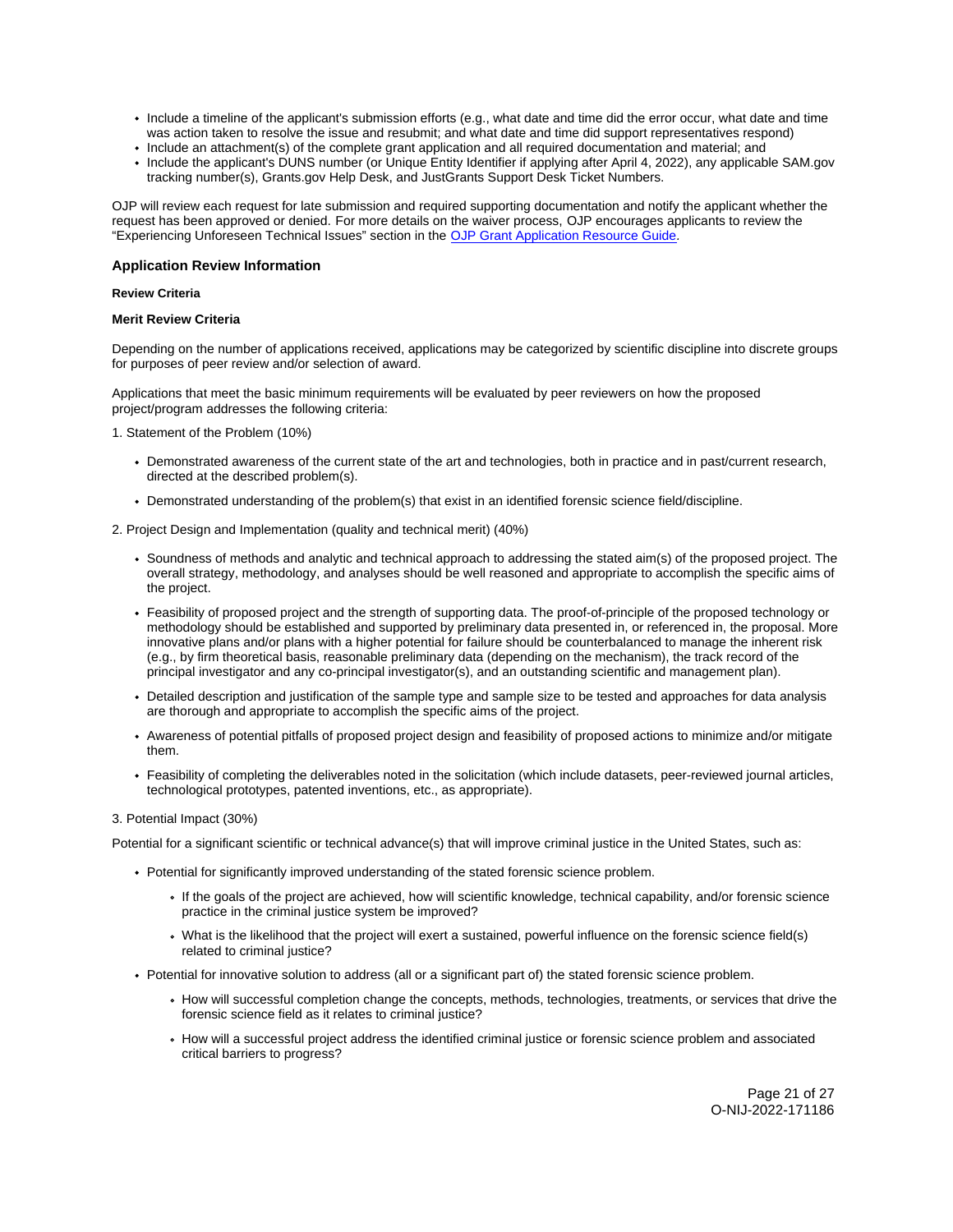<span id="page-21-0"></span>Strength and feasibility of the proposed dissemination plan to produce scholarly products — such as published, peerreviewed, scientific journal articles, book chapter(s) or book(s) in the academic press, technological prototypes, patented inventions, databases, standards or similar scientific products — as well as make summary information available to broader interested audiences, such as criminal justice practitioners or policymakers.

4. Capabilities and Competencies (capabilities, demonstrated productivity, and experience of the applicant organization and proposed project staff) (20%)

- Qualifications and experience of proposed project staff (that is, the principal investigator, all co-principal investigators, and all other individuals (and organizations) identified in the application (regardless of "investigator" status) who will be significantly involved in substantive aspects of the proposed project).
- Demonstrated ability of proposed project staff to produce scholarly products.
- Strength of the scientific environment (e.g., institutional support, equipment and other physical resources, or collaborative arrangements) in which the work will be done and its contribution to the probability of success.
- Relationship between the capabilities/competencies of the proposed project staff (including the applicant organization) and the scope and methods of the proposed project.

# 5. Budget (0%)

In addition, peer reviewers will consider and may comment on the following additional items in the context of scientific and technical merit.

- Alignment of the proposed budget with proposed project activities.
- Total cost of the project relative to the perceived benefit (cost effectiveness).
- Appropriateness of the budget relative to the level of effort.
- Use of existing resources to conserve costs.

### **Other Review Criteria**

Other important considerations for NIJ include strategic priorities (specifically including, but not limited to, those mentioned above relating to priority areas of research and new investigator), available funding, past performance, planned scholarly products, geographic diversity, and the extent to which the Budget Worksheet and Budget Narrative (Web-based form) accurately explain project costs that are reasonable, necessary, and otherwise allowable under federal law and applicable federal cost principles.

# **Review Process**

Applications submitted under this solicitation that meet basic minimum requirements, will be evaluated for technical merit by a peer review panel(s) in accordance with OJP peer review policy and procedures using the stated review criteria listed above.

OJP screens applications to ensure they meet the basic minimum requirements prior to conducting the peer review. Although specific requirements may vary, the following are common requirements applicable to all OJP solicitations:

- The application must be submitted by an eligible type of applicant.
- The application must request funding within programmatic funding constraints (if applicable).
- The application must be responsive to the scope of the solicitation.
- The application must include all items necessary to meet the basic minimum requirements.
- The application, if submitted by an applicant that is a DOJ High Risk Grantee, or is designated "high risk" by a federal grant-making agency outside of DOJ, must not have been determined by the NIJ Director to pose a substantial risk of program implementation failure, based on 1) the applicant's lack of sufficient progress in addressing required corrective actions necessary for removal of the DOJ High Risk Grantee (or non-DOJ high risk) designation, 2) the nature and severity of the issues leading to or accompanying the DOJ High Risk Grantee (or non-DOJ high risk) designation, and/or 3) the applicant's expected ability to manage grant funds and achieve grant goals and objectives.

Peer review panels will evaluate and score applications that meet basic minimum requirements. NIJ may use external peer reviewers, internal peer reviewers, or a combination, to assess applications on technical merit using the solicitation's review criteria. An external peer reviewer is an expert in the subject matter of a given solicitation who is not a current DOJ employee. An internal reviewer is a current DOJ employee who is well-versed or has expertise in the subject matter of this solicitation. Peer reviewers' ratings and any resulting recommendations are advisory only, although reviewer views are considered carefully.

> Page 22 of 27 O-NIJ-2022-171186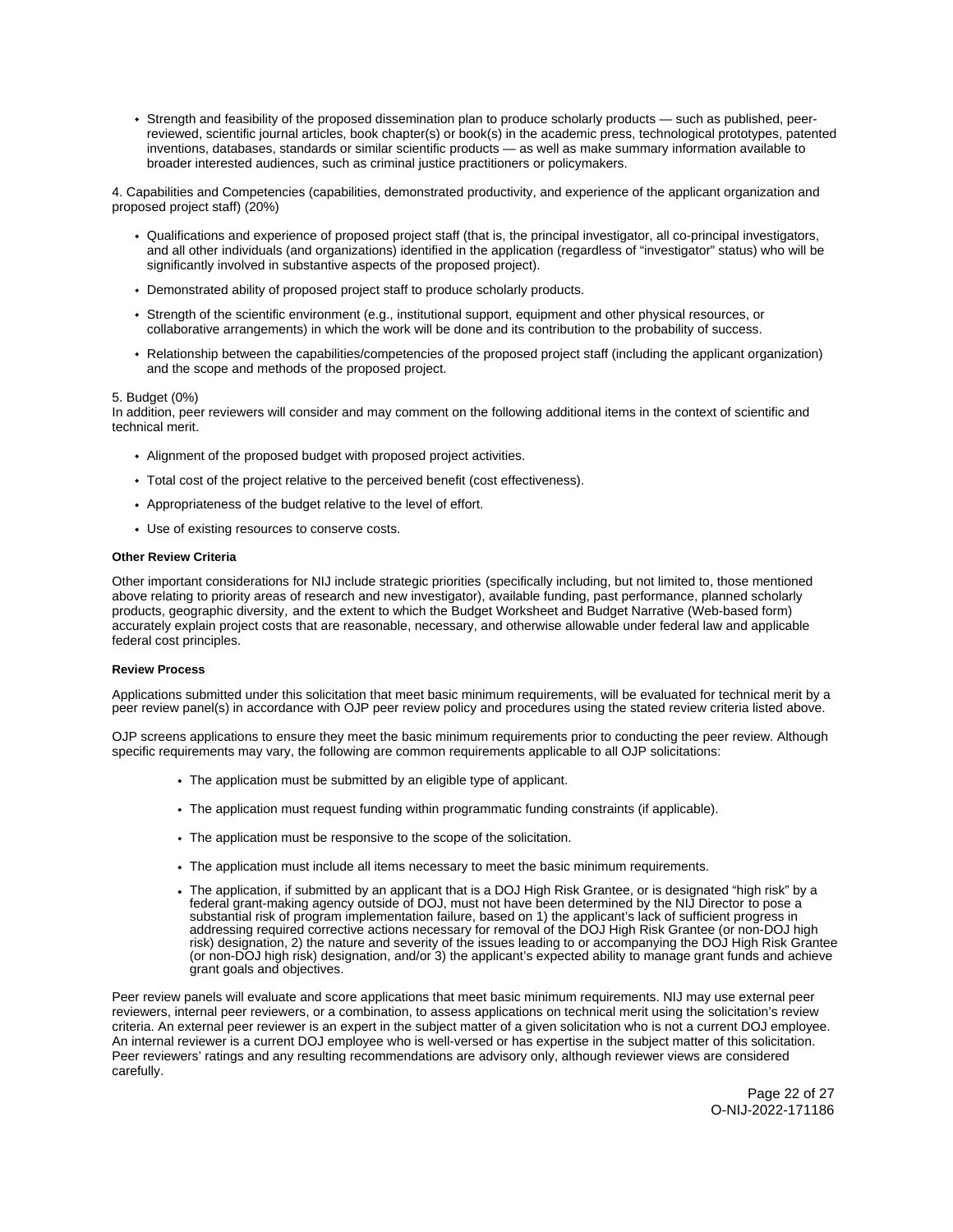<span id="page-22-0"></span>Pursuant to the Part 200 Uniform Requirements, before award decisions are made, OJP also reviews information related to the degree of risk posed by the applicant. Among other things to help assess whether an applicant with one or more prior federal awards has a satisfactory record with respect to performance, integrity, and business ethics, OJP checks whether the applicant is listed in SAM as excluded from receiving a federal award.

In addition, if OJP anticipates that an award will exceed \$250,000 in federal funds, OJP also must review and consider any information about the applicant that appears in the non-public segment of the integrity and performance system accessible through SAM (currently, the Federal Awardee Performance and Integrity Information System, FAPIIS).

**Important note on FAPIIS:** An applicant may review and comment on any information about itself that currently appears in FAPIIS and was entered by a federal awarding agency. OJP will consider such comments by the applicant, in addition to the other information in FAPIIS, in its assessment of the risk posed by the applicant.

All final award decisions will be made by Director of the National Institute of Justice, who may consider not only peer review ratings and NIJ recommendations, but also other factors as indicated in this section.

# **Federal Award Administration Information**

# **Federal Award Notices**

See the [OJP Grant Application Resource Guide](https://www.ojp.gov/funding/apply/ojp-grant-application-resource-guide#federal-award-notices) for information on award notifications and instructions.

#### **Administrative, National Policy, and Other Legal Requirements**

If selected for funding, in addition to implementing the funded project consistent with the OJP-approved application, the recipient must comply with all award conditions and all applicable requirements of federal statutes and regulations, including the applicable requirements referred to in the assurances and certifications executed in connection with award acceptance. For additional information on these legal requirements, see the "Administrative, National Policy, and Other Legal Requirements" section in the [OJP Grant Application Resource Guide.](https://www.ojp.gov/funding/apply/ojp-grant-application-resource-guide#administrative)

# **Information Technology (IT) Security Clauses**

An application in response to this solicitation may require inclusion of information related to information technology security. See the [OJP Grant Application Resource Guide](https://www.ojp.gov/funding/apply/ojp-grant-application-resource-guide#information-technology) for information on information technology security.

### **General Information about Post-Federal Award Reporting Requirements**

In addition to the deliverables described in the "Program Description" section, all award recipients under this solicitation will be required to submit certain reports and data.

Required reports. Award recipients typically must submit quarterly financial reports, semi-annual performance reports, final financial and performance reports, final research reports, and, if applicable, an annual audit report in accordance with the Part 200 Uniform Requirements or specific award conditions. Future awards and fund drawdowns may be withheld if reports are delinquent. (In appropriate cases, OJP may require additional reports.)

See the [OJP Grant Application Resource Guide](https://www.ojp.gov/funding/apply/ojp-grant-application-resource-guide#general-information) for additional information on specific post-award reporting requirements, including performance measure data.

# **Federal Awarding Agency Contact(s)**

For questions directed to the Federal Awarding Agency, see NCJRS contact information on page 2.

For contact information for [Grants.gov](https://Grants.gov), see page 2.

For contact information for JustGrants, see page 2.

# **Other Information**

# **Freedom of Information and Privacy Act (5 U.S.C. 552 and 5 U.S.C. 552a)**

See the [OJP Grant Application Resource Guide](https://www.ojp.gov/funding/apply/ojp-grant-application-resource-guide#foia) for information on the Freedom of Information and Privacy Act (5 U.S.C. 552 and 5 U.S.C. 552a).

# **Provide Feedback to OJP**

See the [OJP Grant Application Resource Guide](https://www.ojp.gov/funding/apply/ojp-grant-application-resource-guide#feedback) for information on how to provide feedback to OJP.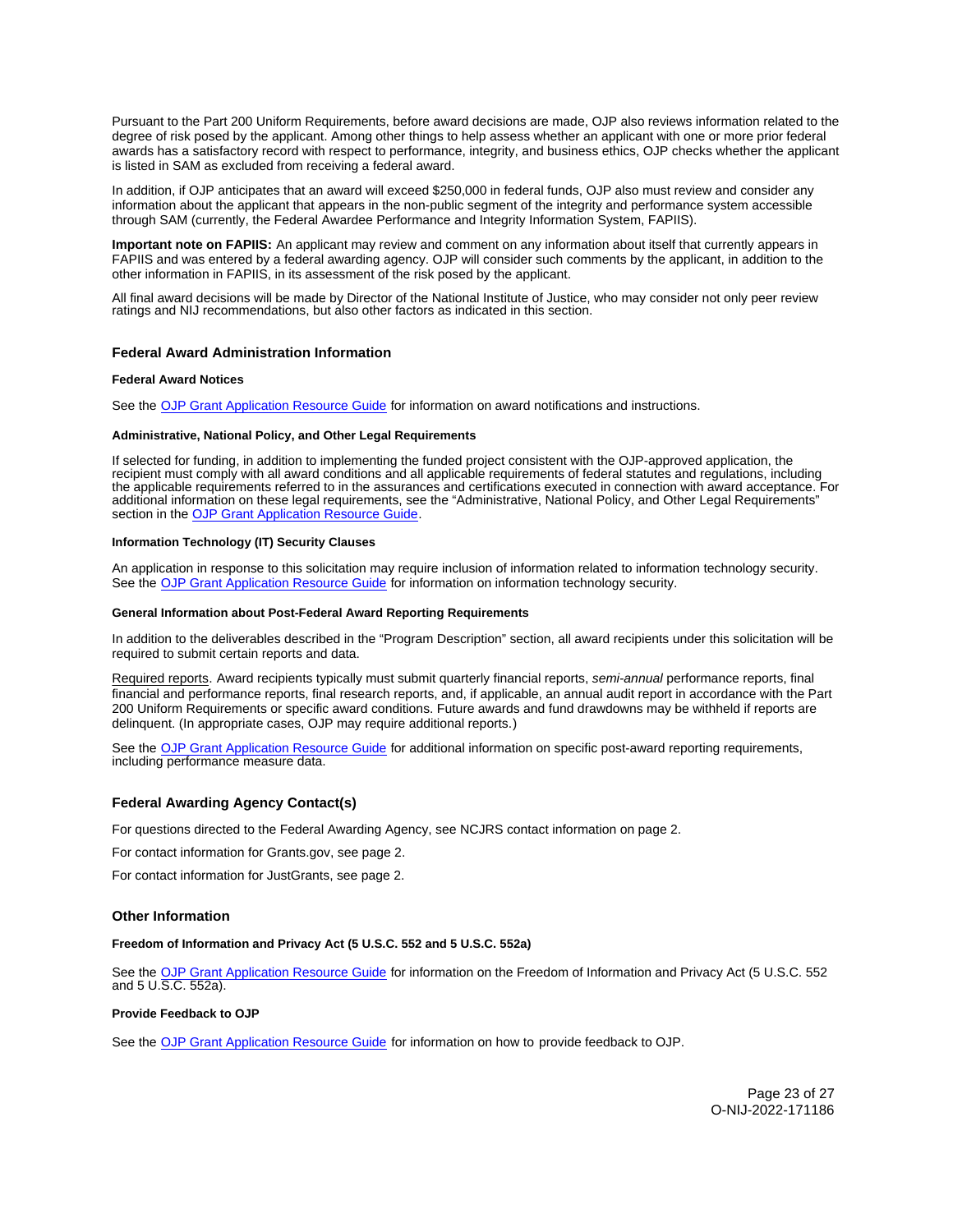# <span id="page-23-0"></span>**Performance Measures**

| Objective                                                                                                                                                                                          | <b>Performance Measure(s)</b>                                                                                                                                                                                                                                                                                                                                                                                                                                                                                                                                                                                                                                                                                                                                                                                                                                                                                                                                                                                           | <b>Description</b>                                                                                                                                                                                                           | <b>Data Recipient Provides</b>                                                                                                                                                                                                                                                                                                                                                                                                                                                                                                                                                                                                        |
|----------------------------------------------------------------------------------------------------------------------------------------------------------------------------------------------------|-------------------------------------------------------------------------------------------------------------------------------------------------------------------------------------------------------------------------------------------------------------------------------------------------------------------------------------------------------------------------------------------------------------------------------------------------------------------------------------------------------------------------------------------------------------------------------------------------------------------------------------------------------------------------------------------------------------------------------------------------------------------------------------------------------------------------------------------------------------------------------------------------------------------------------------------------------------------------------------------------------------------------|------------------------------------------------------------------------------------------------------------------------------------------------------------------------------------------------------------------------------|---------------------------------------------------------------------------------------------------------------------------------------------------------------------------------------------------------------------------------------------------------------------------------------------------------------------------------------------------------------------------------------------------------------------------------------------------------------------------------------------------------------------------------------------------------------------------------------------------------------------------------------|
| Conduct research in<br>science, technology,<br>engineering, and/or<br>mathematics having clear<br>implications for criminal or<br>juvenile justice policy and<br>practice in the United<br>States. | 1. Quality of the research as<br>demonstrated by the scholarly<br>products that result in whole or in<br>part from work funded under the<br>NIJ award, such as published,<br>peer-reviewed, scientific journal<br>articles, and/or (as appropriate for<br>the funded project) law review<br>journal articles, book chapter(s) or<br>book(s) in the academic press,<br>technological prototypes, patented<br>inventions, or similar scientific<br>products.<br>2. Relevance to the needs of the<br>field as measured by whether the<br>project's substantive scope did not<br>deviate from the funded project or<br>any subsequent agency-approved<br>modifications to the scope.<br>3. Quality of management as<br>measured by such factors as<br>whether significant project<br>milestones were achieved,<br>reporting and other deadlines<br>were met, and costs remained<br>within approved limits.<br>4. Number of technologies fielded<br>as a result (in whole or in part) of<br>work funded under the NIJ award. | A technology is<br>defined as a tool to<br>include, for example,<br>test methods.<br>software, hardware,<br>etc.<br>A fielded technology<br>is one that remains in<br>use at the conclusion<br>of the grant or<br>agreement. | 1. Quarterly financial reports,<br>semi-annual and final<br>performance reports, and<br>products of the work performed<br>under the NIJ award (including,<br>at minimum, a final research<br>report). If applicable, an annual<br>audit report.<br>2. List of citation(s) to all<br>scholarly products that resulted<br>in whole or in part from work<br>funded under the NIJ award.<br>3. If applicable, each data set<br>that resulted in whole or in part<br>from work funded under the NIJ<br>award.<br>4. Description of all technologies<br>fielded as a result (in whole or in<br>part) of work funded under the<br>NIJ award. |

# **Application Checklist**

# **NIJ FY22 Research and Development in Forensic Science for Criminal Justice Purposes**

This application checklist has been created as an aid in developing an application. The DOJ Application Submission Checklist is another resource.

#### **What an Applicant Must Do:**

Prior to registering in [Grants.gov:](https://Grants.gov)

- Confirm your Entity's [System Award Management \(SAM\)](https://sam.gov/SAM/) Registration Information (see OJP Grant Application [Resource Guide\)](https://www.ojp.gov/funding/apply/ojp-grant-application-resource-guide#apply)
- Acquire a SAM Unique Entity Identifier (UEI):
	- If applying before April 4, 2022, obtain or confirm your Data Universal Number System (DUNS) number at [www.dnb.com.](http://www.dnb.com)
	- On April 4, 2022, the federal government will stop using DUNS and start using the [new SAM UEI.](https://justicegrants.usdoj.gov/resources/system-for-award-management#transition-to-unique-entity-id-sam)

To register in [Grants.gov](https://Grants.gov):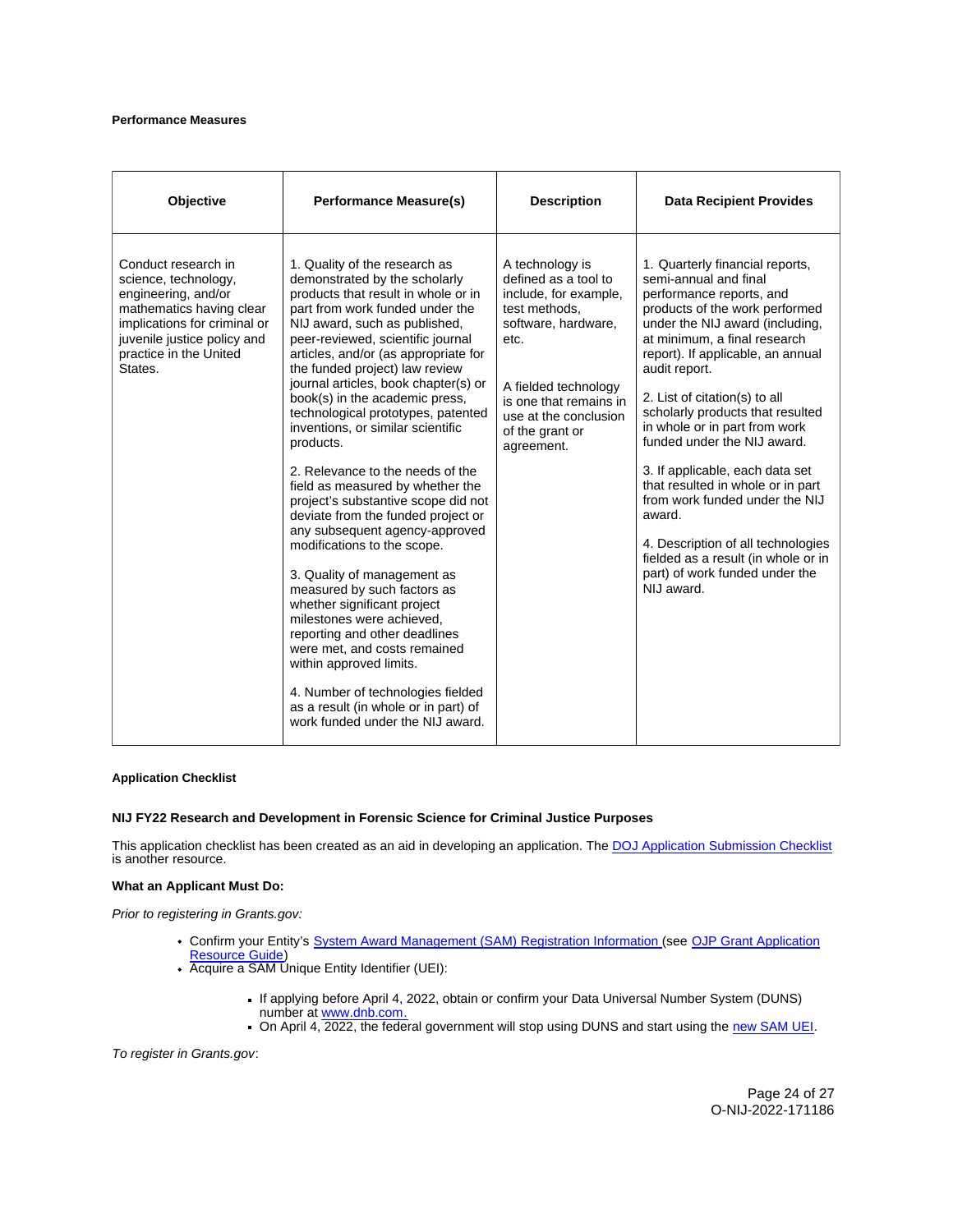- Acquire an AOR and a [Grants.gov](https://Grants.gov) username and password (see [OJP Grant Application Resource Guide\)](https://www.ojp.gov/funding/apply/ojp-grant-application-resource-guide#apply) Acquire AOR confirmation from the E-Business Point of Contact (E-Biz POC) (see [OJP Grant Application](https://www.ojp.gov/funding/apply/ojp-grant-application-resource-guide#apply)
- [Resource Guide\)](https://www.ojp.gov/funding/apply/ojp-grant-application-resource-guide#apply)

To find the funding opportunity:

- Search for the funding opportunity in [Grants.gov](https://Grants.gov) using the opportunity number, Assistance Listing or keyword(s)
- Access the funding opportunity and application package (see Step 7 in [OJP Grant Application Resource Guide\)](https://www.ojp.gov/funding/apply/ojp-grant-application-resource-guide#apply)
- Sign up for [Grants.gov](https://Grants.gov) email [notifications](https://www.grants.gov/web/grants/manage-subscriptions.html) (optional) (see [OJP Grant Application Resource Guide\)](https://www.ojp.gov/funding/apply/ojp-grant-application-resource-guide#apply)
- Read *Important Notice: Applying for Grants in Grants.gov* Read OJP policy and guidance on conference approval, planning, and reporting available at
- [ojp.gov/financialguide/DOJ/PostawardRequirements/chapter3.10a.htm](https://ojp.gov/financialguide/DOJ/PostawardRequirements/chapter3.10a.htm) (see [OJP Grant Application Resource](https://www.ojp.gov/funding/apply/ojp-grant-application-resource-guide#prior-approval)  [Guide](https://www.ojp.gov/funding/apply/ojp-grant-application-resource-guide#prior-approval)

**Overview of Post-Award Legal Requirements:** 

Review the "[Overview of Legal Requirements Generally Applicable to OJP Grants and Cooperative Agreements -](https://www.ojp.gov/funding/explore/legal-overview-awards) [FY 2022 Awards"](https://www.ojp.gov/funding/explore/legal-overview-awards) in the [OJP Funding Resource Center.](https://www.ojp.gov/funding/explore/legal-overview-awards)

# **Review Scope Requirement:**

The federal amount requested is within the allowable limit(s) of \$12 million.

**Review Eligibility Requirement:** See cover page.

~~~

# **Prepare to submit the Application for Federal Assistance standard form (SF)-424 and Disclosure of Lobbying Activities form (SF-LLL)**

- Review Information to complete the Application for Federal Assistance (SF-424) in [Grants.gov](https://Grants.gov)
- Complete Standard Applicant Information (SF-424 information from [Grants.gov\)](https://Grants.gov)
- Submit the **SF-424** and **SF-LLL** in [Grants.gov](https://Grants.gov)

After the SF-424 and SF-LLL submission in [Grants.gov](https://Grants.gov), receive [Grants.gov](https://Grants.gov) email notifications that:

- 
- Submission has been received in [Grants.gov](https://Grants.gov)<br>Submission has either been succ[essfully valid](https://Grants.gov)ated or rejected with errors (see OJP Grant Application Resource [Guide\)](https://www.ojp.gov/funding/apply/ojp-grant-application-resource-guide#apply)

If no [Grants.gov](https://Grants.gov) receipt and validation, or error notifications are received:

Contact OJP Response center regarding technical difficulties (see [OJP Grant Application Resource Guide\)](https://www.ojp.gov/funding/apply/ojp-grant-application-resource-guide#apply)

Receive email notification to complete application in JustGrants:

• Proceed to complete application in JustGrants

# **Content of Application Submission: Critical Application Elements**

The following items are critical application elements required to pass the basic minimum requirements review. If OJP determines that an application does not include the following elements, it will neither proceed to peer review, nor receive further consideration.

- Proposal Narrative
- Budget Worksheet and Budget Narrative (web-based form)
- Curriculum Vitae/Resumes/Biosketches for Senior/Key Personnel (see page**)**

~~~

# **Budget and Associated Documentation:**

- Indirect Cost Rate Agreement (if applicable) (see [OJP Grant Application Resource Guide\)](https://www.ojp.gov/funding/apply/ojp-grant-application-resource-guide#indirect-cost)
- Financial Management and System of Internal Controls Questionnaire (see OJP Grant Application Resource [Guide\)](https://www.ojp.gov/funding/apply/ojp-grant-application-resource-guide#fm-internal-controls-questionnaire)
- Disclosure of Process related to Executive Compensation (see [OJP Grant Application Resource Guide\)](https://www.ojp.gov/funding/apply/ojp-grant-application-resource-guide#disclosure-process-executive)

# **Additional Application Components:**

- Tribal Authorizing Resolution (if applicable) (see [OJP Grant Application Resource Guide\)](https://www.ojp.gov/funding/apply/ojp-grant-application-resource-guide#tribal-authorizing-resolution)
- Research and Evaluation Independence and Integrity (see [OJP Grant Application Resource Guide\)](https://www.ojp.gov/funding/apply/ojp-grant-application-resource-guide#research-evaluation)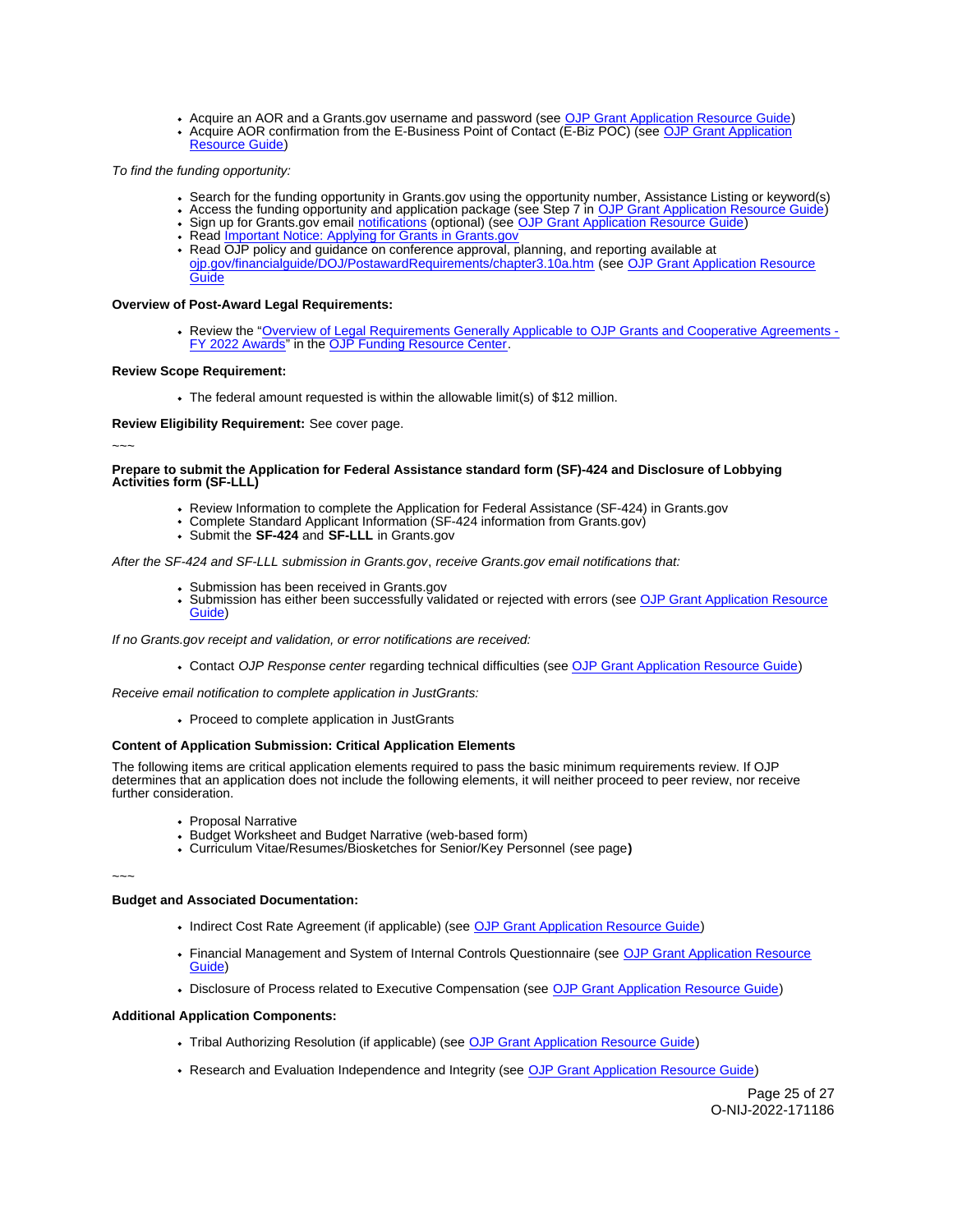- <span id="page-25-0"></span>• Request and Justification for Employee Compensation; Waiver (if applicable) (see OJP Grant Application [Resource Guide\)](https://www.ojp.gov/funding/apply/ojp-grant-application-resource-guide#limitation-use-award)
- Potential Environmental Impact Coversheet and Checklist (NEPA) (see page insert page number)
- Data archiving plan
- Bibliography/references
- Any tools/instruments, questionnaires, tables/charts/graphs, or maps pertaining to the proposed study that supplement those in the narrative
- List of proposed project staff, affiliation, and roles
- Documentation of "new investigator" status (if applicable)
- Multiple PI leadership plan
- Proposed project timeline and expected milestones
- Consortium/contractual arrangements
- Progress report for continuing lines of research, if applicable
- Human Subjects Protection paperwork
- Privacy Certificate
- Letters of cooperation/support
- List of any previous and current NIJ awards to applicant organization and investigator(s) (if applicable)
- List of entities with which the applicant proposes to contract (if applicable)
- List of other agencies, organizations, or funding sources to which this proposal has been submitted (if applicable)
- Incentive or stipend approval request (if applicable)

# **Disclosures and Assurances:**

- [Disclosure of Lobbying Activities \(SF-LLL\)](https://ojp.gov/funding/Apply/Resources/Disclosure.pdf) (see [OJP Grant Application Resource Guide\)](https://www.ojp.gov/funding/apply/ojp-grant-application-resource-guide#disclosure-lobby)
- Applicant Disclosure of Duplication in Cost Items (see [OJP Grant Application Resource Guide\)](https://www.ojp.gov/funding/apply/ojp-grant-application-resource-guide#applicant-disclosure-pending-applications)
- DOJ Certified Standard Assurances (see [OJP Grant Application Resource Guide\)](https://www.ojp.gov/funding/apply/ojp-grant-application-resource-guide#administrative)
- DOJ Certifications Regarding Lobbying; Debarment, Suspension and Other Responsibility Matters; and Drug-<br>Free Workplace Requirements (see [OJP Grant Application Resource Guide\)](https://www.ojp.gov/funding/apply/ojp-grant-application-resource-guide#administrative)  $\bullet$
- Applicant Disclosure and Justification DOJ High Risk Grantees (if applicable) (see OJP Grant Application [Resource Guide\)](https://www.ojp.gov/funding/apply/ojp-grant-application-resource-guide#applicant-disclosure-justification)

# Submit application in JustGrants:

Application has been successfully submitted in JustGrants

If no JustGrants application submission, validation, or error notifications are received:

- Contact the JustGrants Service Desk at 833-872-5175 or [JustGrants.Support@usdoj.gov](mailto:JustGrants.Support@usdoj.gov) regarding technical difficulties.
- If an applicant has technical issues with [Grants.gov,](https://Grants.gov) the applicant must contact OJP Response Center within 24 hours of the [Grants.gov](https://Grants.gov) deadline to request approval to submit after the deadline. However, waiver requests will not be reviewed until after the JustGrants deadline to allow time for all waivers to be submitted.

# **Endnotes**

[1] The definition of "forensic" is taken from Webster's II New Riverside University Dictionary.

[2] The definition of "science" is taken from Webster's II New Riverside University Dictionary.

[3] Definition is taken from: OMB Circular A–11, Preparation, Submission, and Execution of the Budget, Section 84—Character Classification (Schedule C).

[4] Definition is taken from: OMB Circular A–11, Preparation, Submission, and Execution of the Budget, Section 84—Character Classification (Schedule C).

[5] Definition is taken from: OMB Circular A–11, Preparation, Submission, and Execution of the Budget, Section 84—Character Classification (Schedule C).

[6] If database development is proposed, subsequent NIJ awardees are encouraged to share such information with the National Institute of Standards and Technology's forensic catalog of databases at <https://www.nist.gov/oles/forensic-database>

[7] <https://www.whitehouse.gov/wp-content/uploads/2020/08/M-20-29.pdf>and [https://www.whitehouse.gov/wp](https://www.whitehouse.gov/wp-content/uploads/2021/07/M-21-32-Multi-Agency-Research-and-Development-Prioirties-for-FY-2023-Budget-.pdf)[content/uploads/2021/07/M-21-32-Multi-Agency-Research-and-Development-Prioirties-for-FY-2023-Budget-.pdf](https://www.whitehouse.gov/wp-content/uploads/2021/07/M-21-32-Multi-Agency-Research-and-Development-Prioirties-for-FY-2023-Budget-.pdf) 

[8] <https://www.ai.gov/>

Page 26 of 27 O-NIJ-2022-171186